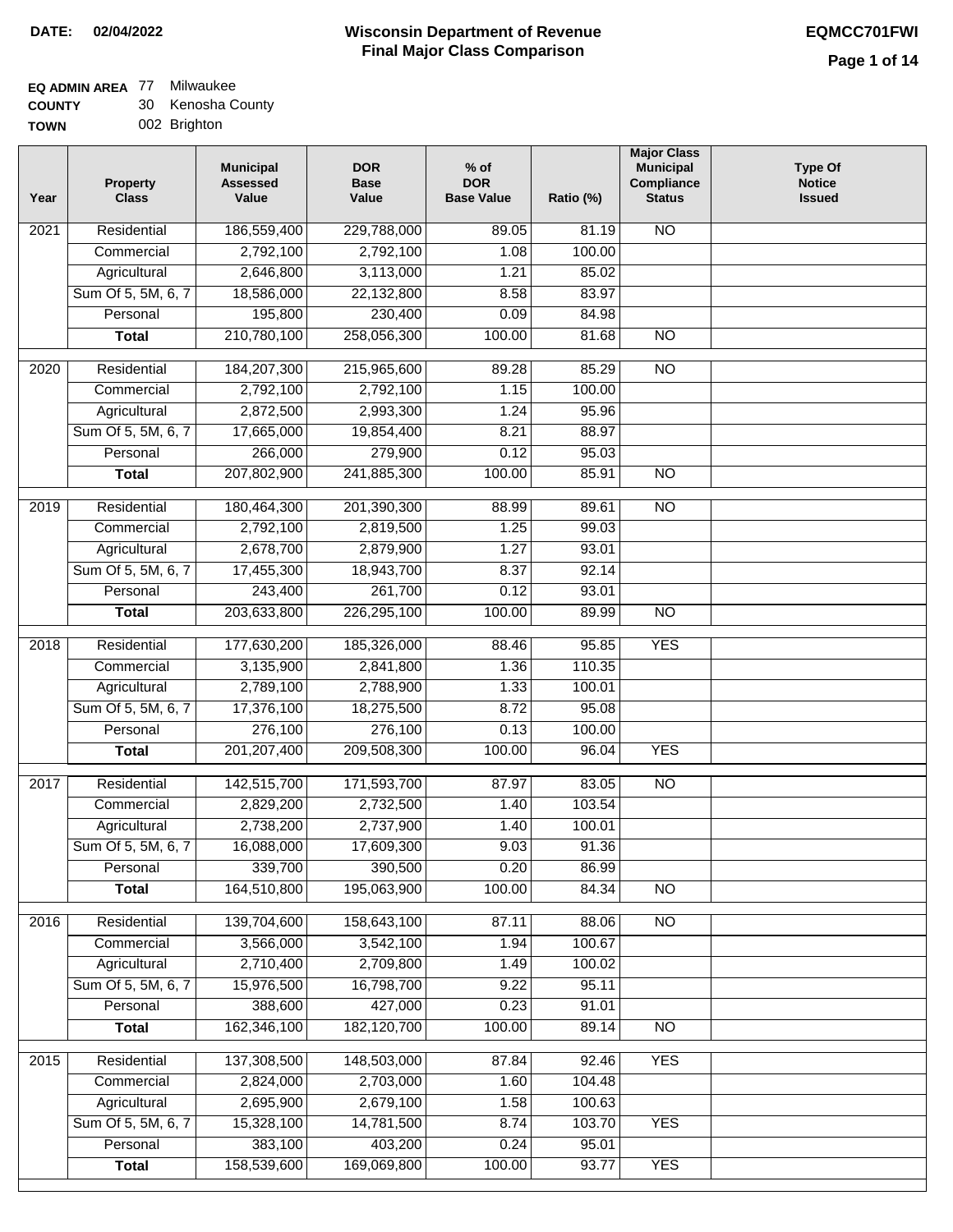## **EQ ADMIN AREA** 77 Milwaukee

| <b>COUNTY</b> |  | 30 Kenosha County |
|---------------|--|-------------------|
|---------------|--|-------------------|

**TOWN** 006 Paris

| Year | <b>Property</b><br><b>Class</b> | <b>Municipal</b><br><b>Assessed</b><br>Value | <b>DOR</b><br><b>Base</b><br>Value | $%$ of<br><b>DOR</b><br><b>Base Value</b> | Ratio (%) | <b>Major Class</b><br><b>Municipal</b><br>Compliance<br><b>Status</b> | <b>Type Of</b><br><b>Notice</b><br><b>Issued</b> |
|------|---------------------------------|----------------------------------------------|------------------------------------|-------------------------------------------|-----------|-----------------------------------------------------------------------|--------------------------------------------------|
| 2021 | Residential                     | 178,755,400                                  | 189,306,000                        | 69.86                                     | 94.43     | <b>YES</b>                                                            |                                                  |
|      | Commercial                      | 35,160,400                                   | 35,984,400                         | 13.28                                     | 97.71     | <b>YES</b>                                                            |                                                  |
|      | Agricultural                    | 4,659,900                                    | 4,661,000                          | 1.72                                      | 99.98     |                                                                       |                                                  |
|      | Sum Of 5, 5M, 6, 7              | 38,289,400                                   | 40,572,100                         | 14.97                                     | 94.37     | <b>YES</b>                                                            |                                                  |
|      | Personal                        | 456,900                                      | 456,900                            | 0.17                                      | 100.00    |                                                                       |                                                  |
|      | <b>Total</b>                    | 257,322,000                                  | 270,980,400                        | 100.00                                    | 94.96     | <b>YES</b>                                                            |                                                  |
| 2020 | Residential                     | 177,390,500                                  | 179,025,100                        | 69.88                                     | 99.09     | <b>YES</b>                                                            |                                                  |
|      | Commercial                      | 34,995,100                                   | 33,396,700                         | 13.04                                     | 104.79    | <b>YES</b>                                                            |                                                  |
|      | Agricultural                    | 4,545,700                                    | 4,543,500                          | 1.77                                      | 100.05    |                                                                       |                                                  |
|      | Sum Of 5, 5M, 6, 7              | 38,018,200                                   | 38,707,100                         | 15.11                                     | 98.22     | <b>YES</b>                                                            |                                                  |
|      | Personal                        | 522,000                                      | 522,000                            | 0.20                                      | 100.00    |                                                                       |                                                  |
|      | <b>Total</b>                    | 255,471,500                                  | 256,194,400                        | 100.00                                    | 99.72     | <b>YES</b>                                                            |                                                  |
| 2019 | Residential                     | 126,458,100                                  | 167,399,800                        | 69.69                                     | 75.54     | $\overline{10}$                                                       |                                                  |
|      | Commercial                      | 26,751,500                                   | 28,499,400                         | 11.86                                     | 93.87     | <b>YES</b>                                                            |                                                  |
|      | Agricultural                    | 3,838,500                                    | 4,624,200                          | 1.93                                      | 83.01     |                                                                       |                                                  |
|      | Sum Of 5, 5M, 6, 7              | 32,871,900                                   | 39,128,600                         | 16.29                                     | 84.01     | $\overline{NO}$                                                       |                                                  |
|      | Personal                        | 457,300                                      | 551,000                            | 0.23                                      | 82.99     |                                                                       |                                                  |
|      | <b>Total</b>                    | 190,377,300                                  | 240,203,000                        | 100.00                                    | 79.26     | $\overline{NO}$                                                       | 1st Notice of Non-Compliance                     |
| 2018 | Residential                     | 124,655,500                                  | 154,677,600                        | 68.84                                     | 80.59     | $\overline{10}$                                                       |                                                  |
|      | Commercial                      | 26,465,400                                   | 28,154,800                         | 12.53                                     | 94.00     | <b>YES</b>                                                            |                                                  |
|      | Agricultural                    | 3,971,100                                    | 4,511,800                          | 2.01                                      | 88.02     |                                                                       |                                                  |
|      | Sum Of 5, 5M, 6, 7              | 32,766,000                                   | 36,829,000                         | 16.39                                     | 88.97     | <b>NO</b>                                                             |                                                  |
|      | Personal                        | 443,600                                      | 504,100                            | 0.22                                      | 88.00     |                                                                       |                                                  |
|      | <b>Total</b>                    | 188,301,600                                  | 224,677,300                        | 100.00                                    | 83.81     | <b>NO</b>                                                             |                                                  |
| 2017 | Residential                     | 122,330,300                                  | 144,908,300                        | 68.30                                     | 84.42     | $\overline{NO}$                                                       |                                                  |
|      | Commercial                      | 25,281,700                                   | 25,770,200                         | 12.15                                     | 98.10     | <b>YES</b>                                                            |                                                  |
|      | Agricultural                    | 3,890,500                                    | 4,420,100                          | 2.08                                      | 88.02     |                                                                       |                                                  |
|      | Sum Of 5, 5M, 6, 7              | 32,436,000                                   | 35,333,500                         | 16.65                                     | 91.80     | <b>YES</b>                                                            |                                                  |
|      | Personal                        | 1,532,400                                    | 1,741,400                          | 0.82                                      | 88.00     |                                                                       |                                                  |
|      | <b>Total</b>                    | 185,470,900                                  | 212,173,500                        | 100.00                                    | 87.41     | <b>NO</b>                                                             |                                                  |
| 2016 | Residential                     | 120,925,400                                  | 139,751,800                        | 67.37                                     | 86.53     | $\overline{NO}$                                                       |                                                  |
|      | Commercial                      | 25,448,400                                   | 26,775,800                         | 12.91                                     | 95.04     | <b>YES</b>                                                            |                                                  |
|      | Agricultural                    | 3,832,800                                    | 4,355,900                          | 2.10                                      | 87.99     |                                                                       |                                                  |
|      | Sum Of 5, 5M, 6, 7              | 32,794,300                                   | 34,924,900                         | 16.84                                     | 93.90     | <b>YES</b>                                                            |                                                  |
|      | Personal                        | 1,446,300                                    | 1,643,500                          | 0.79                                      | 88.00     |                                                                       |                                                  |
|      | <b>Total</b>                    | 184,447,200                                  | 207,451,900                        | 100.00                                    | 88.91     | N <sub>O</sub>                                                        |                                                  |
| 2015 | Residential                     | 121,049,500                                  | 133,210,100                        | 66.63                                     | 90.87     | <b>YES</b>                                                            |                                                  |
|      | Commercial                      | 26,186,700                                   | 27,251,800                         | 13.63                                     | 96.09     | <b>YES</b>                                                            |                                                  |
|      | Agricultural                    | 4,314,500                                    | 4,314,100                          | 2.16                                      | 100.01    |                                                                       |                                                  |
|      | Sum Of 5, 5M, 6, 7              | 32,458,200                                   | 33,513,500                         | 16.76                                     | 96.85     | <b>YES</b>                                                            |                                                  |
|      | Personal                        | 1,642,100                                    | 1,642,100                          | 0.82                                      | 100.00    |                                                                       |                                                  |
|      | <b>Total</b>                    | 185,651,000                                  | 199,931,600                        | 100.00                                    | 92.86     | <b>YES</b>                                                            |                                                  |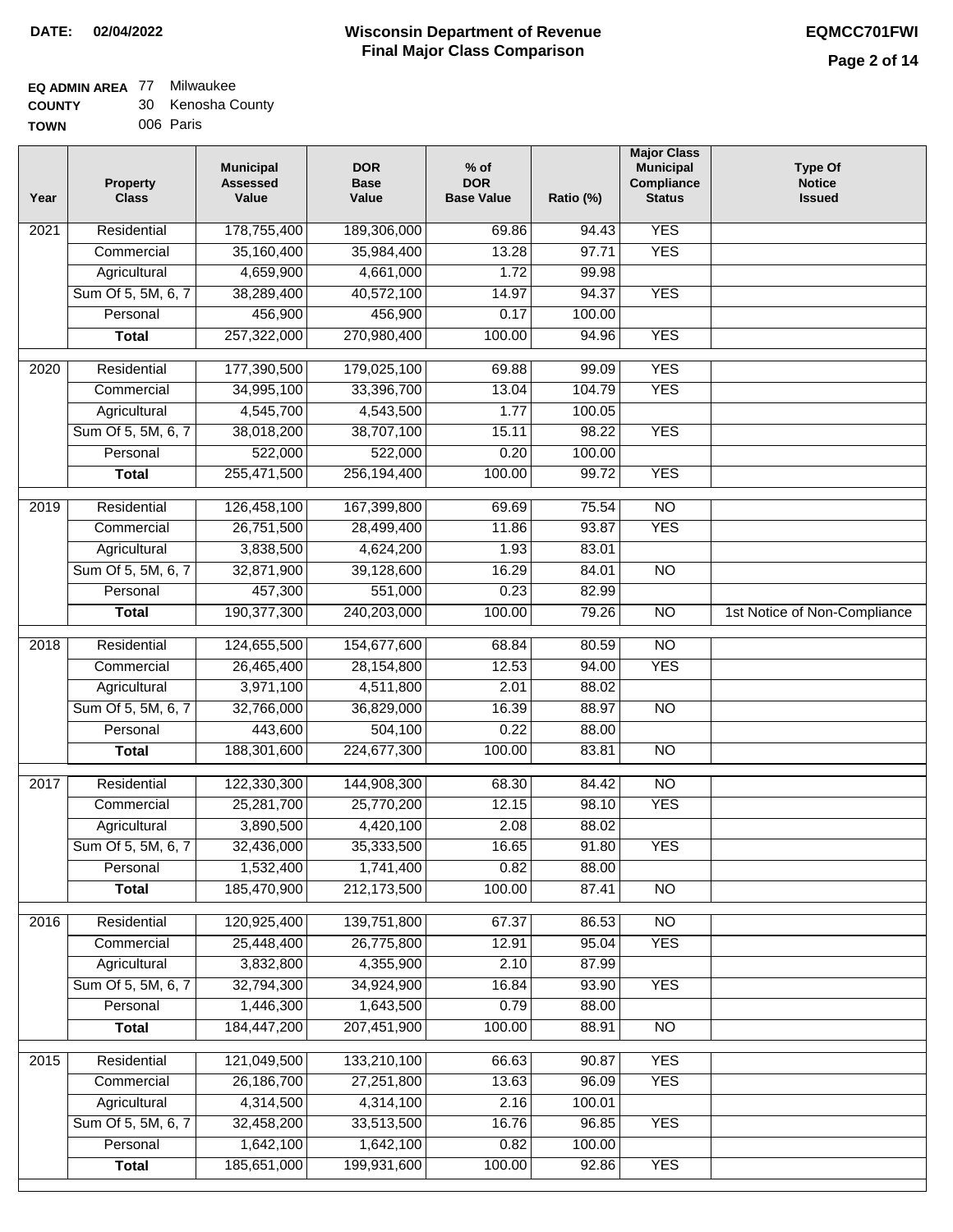## **EQ ADMIN AREA** 77 Milwaukee

**COUNTY** 30 Kenosha County

**TOWN** 010 Randall

| Year              | <b>Property</b><br><b>Class</b> | <b>Municipal</b><br><b>Assessed</b><br>Value | <b>DOR</b><br><b>Base</b><br>Value | $%$ of<br><b>DOR</b><br><b>Base Value</b> | Ratio (%)       | <b>Major Class</b><br><b>Municipal</b><br>Compliance<br><b>Status</b> | <b>Type Of</b><br><b>Notice</b><br><b>Issued</b> |
|-------------------|---------------------------------|----------------------------------------------|------------------------------------|-------------------------------------------|-----------------|-----------------------------------------------------------------------|--------------------------------------------------|
| $\overline{202}1$ | Residential                     | 605,954,400                                  | 602,784,500                        | 93.94                                     | 100.53          | <b>YES</b>                                                            |                                                  |
|                   | Commercial                      | 18,301,600                                   | 29,564,300                         | 4.61                                      | 61.90           |                                                                       |                                                  |
|                   | Agricultural                    | 770,300                                      | 770,300                            | 0.12                                      | 100.00          |                                                                       |                                                  |
|                   | Sum Of 5, 5M, 6, 7              | 7,708,900                                    | 6,965,300                          | 1.09                                      | 110.68          |                                                                       |                                                  |
|                   | Personal                        | 1,579,600                                    | 1,579,600                          | 0.25                                      | 100.00          |                                                                       |                                                  |
|                   | <b>Total</b>                    | 634,314,800                                  | 641,664,000                        | 100.00                                    | 98.85           | <b>YES</b>                                                            |                                                  |
| 2020              | Residential                     | 486,109,400                                  | 555,157,600                        | 92.46                                     | 87.56           | $\overline{10}$                                                       |                                                  |
|                   | Commercial                      | 32,547,800                                   | 36,856,200                         | 6.14                                      | 88.31           |                                                                       |                                                  |
|                   | Agricultural                    | 758,200                                      | 840,100                            | 0.14                                      | 90.25           |                                                                       |                                                  |
|                   | Sum Of 5, 5M, 6, 7              | 6,188,500                                    | 5,904,000                          | 0.98                                      | 104.82          |                                                                       |                                                  |
|                   | Personal                        | 1,415,200                                    | 1,645,600                          | 0.27                                      | 86.00           |                                                                       |                                                  |
|                   | <b>Total</b>                    | 527,019,100                                  | 600,403,500                        | 100.00                                    | 87.78           | $\overline{NO}$                                                       |                                                  |
| 2019              | Residential                     | 482,688,000                                  | 505,368,800                        | 92.57                                     | 95.51           | <b>YES</b>                                                            |                                                  |
|                   | Commercial                      | 31,377,300                                   | 32,557,000                         | 5.96                                      | 96.38           |                                                                       |                                                  |
|                   | Agricultural                    | 753,500                                      | 817,600                            | 0.15                                      | 92.16           |                                                                       |                                                  |
|                   | Sum Of 5, 5M, 6, 7              | 6,292,400                                    | 5,618,500                          | 1.03                                      | 111.99          |                                                                       |                                                  |
|                   | Personal                        | 1,419,600                                    | 1,543,000                          | 0.28                                      | 92.00           |                                                                       |                                                  |
|                   | <b>Total</b>                    | 522,530,800                                  | 545,904,900                        | 100.00                                    | 95.72           | <b>YES</b>                                                            |                                                  |
|                   |                                 |                                              |                                    |                                           |                 |                                                                       |                                                  |
| 2018              | Residential                     | 478,302,000                                  | 518,756,000                        | 94.29                                     | 92.20           | <b>YES</b>                                                            |                                                  |
|                   | Commercial                      | 24,661,100                                   | 23,386,000                         | 4.25                                      | 105.45          |                                                                       |                                                  |
|                   | Agricultural                    | 733,900                                      | 798,200                            | 0.15                                      | 91.94           |                                                                       |                                                  |
|                   | Sum Of 5, 5M, 6, 7<br>Personal  | 6,279,100                                    | 5,630,300                          | 1.02<br>0.29                              | 111.52<br>92.00 |                                                                       |                                                  |
|                   | <b>Total</b>                    | 1,487,100<br>511,463,200                     | 1,616,400<br>550,186,900           | 100.00                                    | 92.96           | <b>YES</b>                                                            |                                                  |
|                   |                                 |                                              |                                    |                                           |                 |                                                                       |                                                  |
| 2017              | Residential                     | 473,330,400                                  | 484,253,700                        | 92.41                                     | 97.74           | <b>YES</b>                                                            |                                                  |
|                   | Commercial                      | 24,571,400                                   | 22,374,900                         | 4.27                                      | 109.82          |                                                                       |                                                  |
|                   | Agricultural                    | 768,200                                      | 782,600                            | 0.15                                      | 98.16           |                                                                       |                                                  |
|                   | Sum Of 5, 5M, 6, 7              | 6,190,200                                    | 5,408,100                          | 1.03                                      | 114.46          |                                                                       |                                                  |
|                   | Personal                        | 11,002,900                                   | 11,227,400                         | 2.14                                      | 98.00           |                                                                       |                                                  |
|                   | <b>Total</b>                    | 515,863,100                                  | 524,046,700                        | 100.00                                    | 98.44           | <b>YES</b>                                                            |                                                  |
| 2016              | Residential                     | 467,910,300                                  | 455,678,000                        | 94.37                                     | 102.68          | <b>YES</b>                                                            |                                                  |
|                   | Commercial                      | 18,546,500                                   | 16,721,600                         | 3.46                                      | 110.91          |                                                                       |                                                  |
|                   | Agricultural                    | 779,500                                      | 777,800                            | 0.16                                      | 100.22          |                                                                       |                                                  |
|                   | Sum Of 5, 5M, 6, 7              | 6,116,500                                    | 5,258,000                          | 1.09                                      | 116.33          |                                                                       |                                                  |
|                   | Personal                        | 4,441,400                                    | 4,441,400                          | 0.92                                      | 100.00          |                                                                       |                                                  |
|                   | <b>Total</b>                    | 497,794,200                                  | 482,876,800                        | 100.00                                    | 103.09          | <b>YES</b>                                                            |                                                  |
| 2015              | Residential                     | 464,918,200                                  | 442,901,500                        | 94.36                                     | 104.97          | <b>YES</b>                                                            |                                                  |
|                   | Commercial                      | 18,546,500                                   | 16,393,800                         | 3.49                                      | 113.13          |                                                                       |                                                  |
|                   | Agricultural                    | 817,900                                      | 770,800                            | 0.16                                      | 106.11          |                                                                       |                                                  |
|                   | Sum Of 5, 5M, 6, 7              | 6,263,100                                    | 5,369,900                          | 1.14                                      | 116.63          |                                                                       |                                                  |
|                   | Personal                        | 4,182,900                                    | 3,946,200                          | 0.84                                      | 106.00          |                                                                       |                                                  |
|                   | <b>Total</b>                    | 494,728,600                                  | 469,382,200                        | 100.00                                    | 105.40          | <b>YES</b>                                                            |                                                  |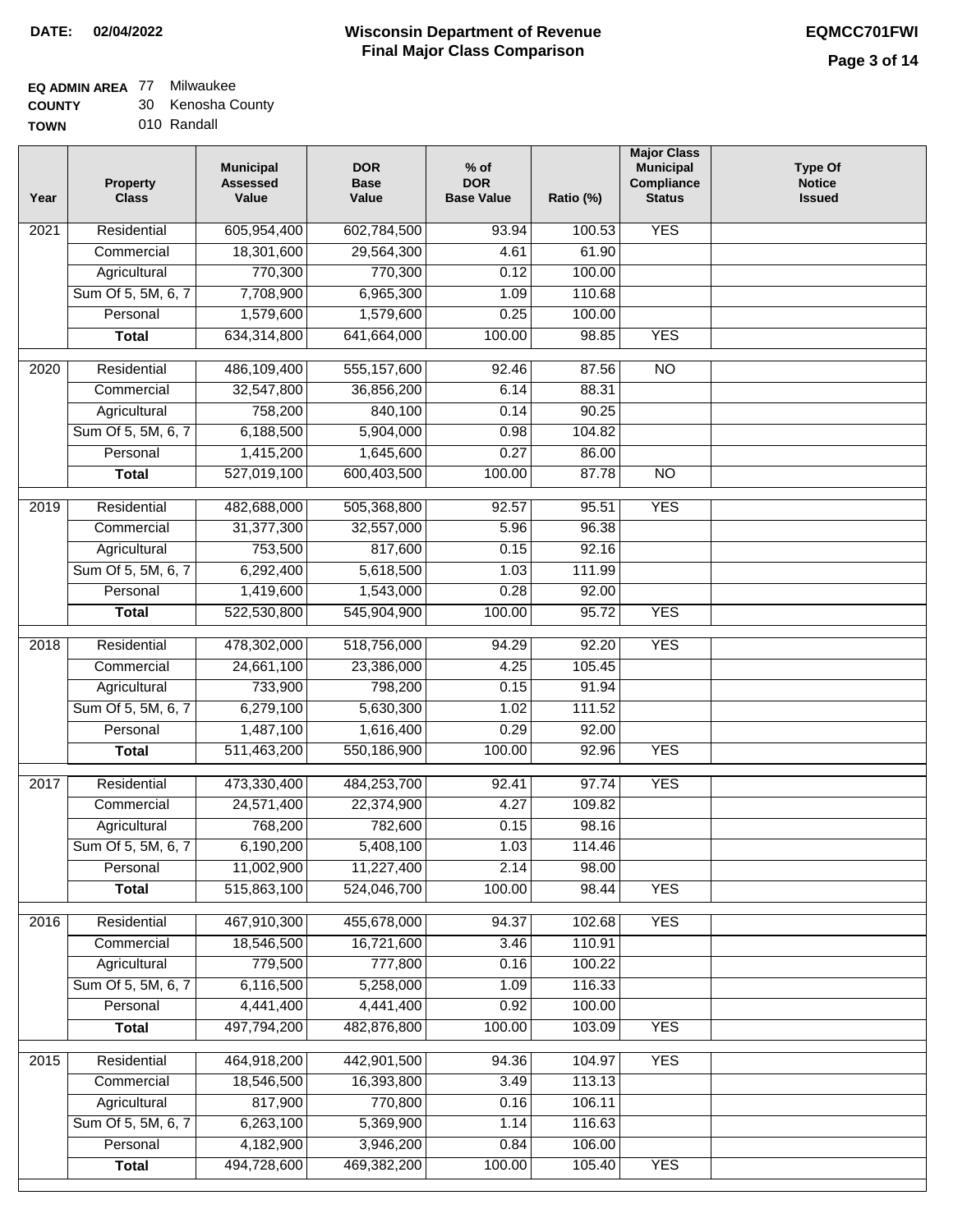### **EQ ADMIN AREA** 77 Milwaukee

**COUNTY** 30 Kenosha County

**TOWN** 012 Salem

| Year | <b>Property</b><br><b>Class</b> | <b>Municipal</b><br><b>Assessed</b><br>Value | <b>DOR</b><br><b>Base</b><br>Value | $%$ of<br><b>DOR</b><br><b>Base Value</b> | Ratio (%) | <b>Major Class</b><br><b>Municipal</b><br>Compliance<br><b>Status</b> | <b>Type Of</b><br><b>Notice</b><br><b>Issued</b> |
|------|---------------------------------|----------------------------------------------|------------------------------------|-------------------------------------------|-----------|-----------------------------------------------------------------------|--------------------------------------------------|
|      |                                 |                                              |                                    |                                           |           |                                                                       |                                                  |
| 2017 | Residential                     | 1,020,824,300                                | 1,051,673,300                      | 93.65                                     | 97.07     | <b>YES</b>                                                            |                                                  |
|      | Commercial                      | 63,254,100                                   | 57,230,900                         | 5.10                                      | 110.52    |                                                                       |                                                  |
|      | Agricultural                    | 1,463,800                                    | 1,463,000                          | 0.13                                      | 100.05    |                                                                       |                                                  |
|      | Sum Of 5, 5M, 6, 7              | 10,735,000                                   | 8,266,800                          | 0.74                                      | 129.86    |                                                                       |                                                  |
|      | Personal                        | 4,377,400                                    | 4,377,400                          | 0.39                                      | 100.00    |                                                                       |                                                  |
|      | <b>Total</b>                    | 1,100,654,600                                | 1,123,011,400                      | 100.00                                    | 98.01     | <b>YES</b>                                                            |                                                  |
|      |                                 |                                              |                                    |                                           |           |                                                                       |                                                  |
| 2016 | Residential                     | 936,044,200                                  | 996,684,300                        | 93.61                                     | 93.92     | <b>YES</b>                                                            |                                                  |
|      | Commercial                      | 55,544,000                                   | 53,932,900                         | 5.07                                      | 102.99    |                                                                       |                                                  |
|      | Agricultural                    | 1,358,900                                    | 1,444,500                          | 0.14                                      | 94.07     |                                                                       |                                                  |
|      | Sum Of 5, 5M, 6, 7              | 9,861,100                                    | 8,018,700                          | 0.75                                      | 122.98    |                                                                       |                                                  |
|      | Personal                        | 4,334,900                                    | 4,611,600                          | 0.43                                      | 94.00     |                                                                       |                                                  |
|      | <b>Total</b>                    | 1,007,143,100                                | 1,064,692,000                      | 100.00                                    | 94.59     | <b>YES</b>                                                            |                                                  |
|      |                                 |                                              |                                    |                                           |           |                                                                       |                                                  |
| 2015 | Residential                     | 926,171,600                                  | 947,490,900                        | 93.69                                     | 97.75     | <b>YES</b>                                                            |                                                  |
|      | Commercial                      | 54,114,000                                   | 51,638,400                         | 5.11                                      | 104.79    | <b>YES</b>                                                            |                                                  |
|      | Agricultural                    | 1,436,800                                    | 1,436,500                          | 0.14                                      | 100.02    |                                                                       |                                                  |
|      | Sum Of 5, 5M, 6, 7              | 9,795,800                                    | 7,889,900                          | 0.78                                      | 124.16    |                                                                       |                                                  |
|      | Personal                        | 2,873,000                                    | 2,873,000                          | 0.28                                      | 100.00    |                                                                       |                                                  |
|      | <b>Total</b>                    | 994,391,200                                  | 1,011,328,700                      | 100.00                                    | 98.33     | <b>YES</b>                                                            |                                                  |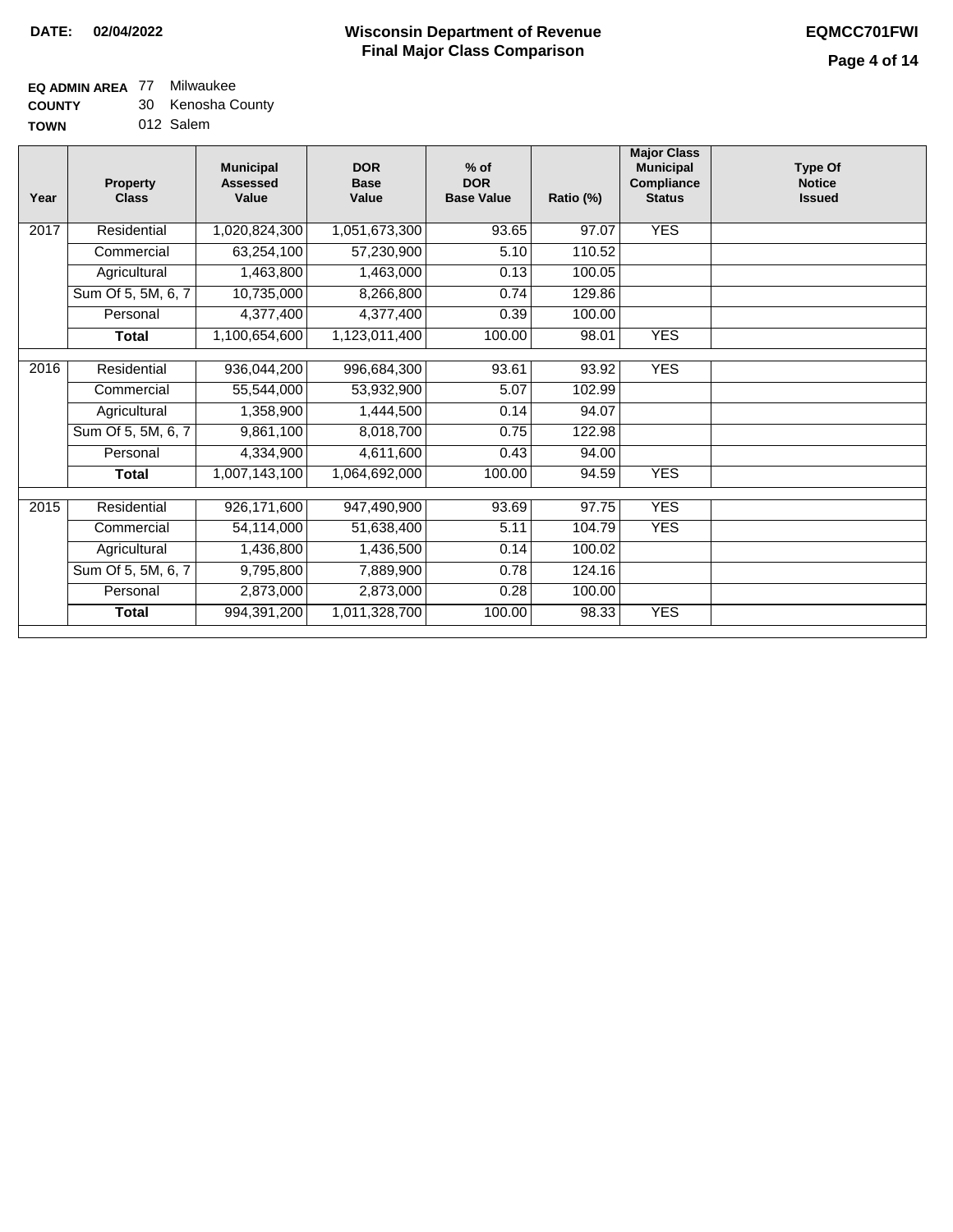### **EQ ADMIN AREA** 77 Milwaukee

**COUNTY** 30 Kenosha County

**TOWN** 014 Somers

| Year              | <b>Property</b><br><b>Class</b> | <b>Municipal</b><br><b>Assessed</b><br>Value | <b>DOR</b><br><b>Base</b><br>Value | $%$ of<br><b>DOR</b><br><b>Base Value</b> | Ratio (%) | <b>Major Class</b><br><b>Municipal</b><br>Compliance<br><b>Status</b> | <b>Type Of</b><br><b>Notice</b><br><b>Issued</b> |
|-------------------|---------------------------------|----------------------------------------------|------------------------------------|-------------------------------------------|-----------|-----------------------------------------------------------------------|--------------------------------------------------|
| 2021              | Residential                     | 75,903,500                                   | 79,748,800                         | 82.87                                     | 95.18     | <b>YES</b>                                                            |                                                  |
|                   | Commercial                      | 13,671,300                                   | 15,393,100                         | 16.00                                     | 88.81     | $\overline{NO}$                                                       |                                                  |
|                   | Agricultural                    | 184,200                                      | 192,100                            | 0.20                                      | 95.89     |                                                                       |                                                  |
|                   | Sum Of 5, 5M, 6, 7              | 448,300                                      | 415,700                            | 0.43                                      | 107.84    |                                                                       |                                                  |
|                   | Personal                        | 460,500                                      | 479,700                            | 0.50                                      | 96.00     |                                                                       |                                                  |
|                   | <b>Total</b>                    | 90,667,800                                   | 96,229,400                         | 100.00                                    | 94.22     | $\overline{NO}$                                                       |                                                  |
| 2020              | Residential                     | 76,724,900                                   | 76,828,300                         | 82.61                                     | 99.87     | <b>YES</b>                                                            |                                                  |
|                   | Commercial                      | 14,128,800                                   | 14,975,400                         | 16.10                                     | 94.35     | <b>YES</b>                                                            |                                                  |
|                   | Agricultural                    | 220,700                                      | 223,200                            | 0.24                                      | 98.88     |                                                                       |                                                  |
|                   | Sum Of 5, 5M, 6, 7              | 571,100                                      | 534,700                            | 0.57                                      | 106.81    |                                                                       |                                                  |
|                   | Personal                        | 429,700                                      | 434,000                            | 0.47                                      | 99.01     |                                                                       |                                                  |
|                   | <b>Total</b>                    | 92,075,200                                   | 92,995,600                         | 100.00                                    | 99.01     | <b>YES</b>                                                            |                                                  |
| 2019              | Residential                     | 77,407,400                                   | 74,517,800                         | 81.02                                     | 103.88    | <b>YES</b>                                                            |                                                  |
|                   | Commercial                      | 16,211,500                                   | 16,280,200                         | 17.70                                     | 99.58     | <b>YES</b>                                                            |                                                  |
|                   | Agricultural                    | 220,900                                      | 220,800                            | 0.24                                      | 100.05    |                                                                       |                                                  |
|                   | Sum Of 5, 5M, 6, 7              | 571,700                                      | 503,600                            | 0.55                                      | 113.52    |                                                                       |                                                  |
|                   | Personal                        | 447,900                                      | 447,900                            | 0.49                                      | 100.00    |                                                                       |                                                  |
|                   | <b>Total</b>                    | 94,859,400                                   | 91,970,300                         | 100.00                                    | 103.14    | <b>YES</b>                                                            |                                                  |
| 2018              | Residential                     | 67,449,400                                   | 76,636,400                         | 81.93                                     | 88.01     | $\overline{10}$                                                       |                                                  |
|                   | Commercial                      | 14,041,100                                   | 15,751,700                         | 16.84                                     | 89.14     | <b>NO</b>                                                             |                                                  |
|                   | Agricultural                    | 181,700                                      | 213,900                            | 0.23                                      | 84.95     |                                                                       |                                                  |
|                   | Sum Of 5, 5M, 6, 7              | 599,100                                      | 560,700                            | 0.60                                      | 106.85    |                                                                       |                                                  |
|                   | Personal                        | 320,800                                      | 377,400                            | 0.40                                      | 85.00     |                                                                       |                                                  |
|                   | <b>Total</b>                    | 82,592,100                                   | 93,540,100                         | 100.00                                    | 88.30     | $\overline{10}$                                                       | 1st Notice of Non-Compliance                     |
| $\overline{2017}$ | Residential                     | 67,826,900                                   | 75,554,900                         | 81.03                                     | 89.77     | N <sub>O</sub>                                                        |                                                  |
|                   | Commercial                      | 14,417,600                                   | 15,864,600                         | 17.02                                     | 90.88     | <b>YES</b>                                                            |                                                  |
|                   | Agricultural                    | 197,200                                      | 212,100                            | 0.23                                      | 92.98     |                                                                       |                                                  |
|                   | Sum Of 5, 5M, 6, 7              | 599,100                                      | 552,800                            | 0.59                                      | 108.38    |                                                                       |                                                  |
|                   | Personal                        | 979,900                                      | 1,053,700                          | 1.13                                      | 93.00     |                                                                       |                                                  |
|                   | <b>Total</b>                    | 84,020,700                                   | 93,238,100                         | 100.00                                    | 90.11     | <b>NO</b>                                                             |                                                  |
| 2016              | Residential                     | 68,184,200                                   | 72,181,000                         | 79.76                                     | 94.46     | <b>YES</b>                                                            |                                                  |
|                   | Commercial                      | 14,601,200                                   | 16,349,000                         | 18.07                                     | 89.31     | $\overline{NO}$                                                       |                                                  |
|                   | Agricultural                    | 203,400                                      | 209,700                            | 0.23                                      | 97.00     |                                                                       |                                                  |
|                   | Sum Of 5, 5M, 6, 7              | 797,300                                      | 801,800                            | 0.89                                      | 99.44     |                                                                       |                                                  |
|                   | Personal                        | 926,400                                      | 955,000                            | 1.06                                      | 97.01     |                                                                       |                                                  |
|                   | <b>Total</b>                    | 84,712,500                                   | 90,496,500                         | 100.00                                    | 93.61     | $\overline{NO}$                                                       |                                                  |
| 2015              | Residential                     | 582,747,100                                  | 574,787,800                        | 80.29                                     | 101.38    | <b>YES</b>                                                            |                                                  |
|                   | Commercial                      | 106,826,700                                  | 119,666,400                        | 16.72                                     | 89.27     | N <sub>O</sub>                                                        |                                                  |
|                   | Agricultural                    | 2,561,700                                    | 2,562,100                          | 0.36                                      | 99.98     |                                                                       |                                                  |
|                   | Sum Of 5, 5M, 6, 7              | 11,206,200                                   | 11,581,400                         | 1.62                                      | 96.76     |                                                                       |                                                  |
|                   | Personal                        | 7,248,500                                    | 7,248,500                          | 1.01                                      | 100.00    |                                                                       |                                                  |
|                   | <b>Total</b>                    | 710,590,200                                  | 715,846,200                        | 100.00                                    | 99.27     | NO                                                                    |                                                  |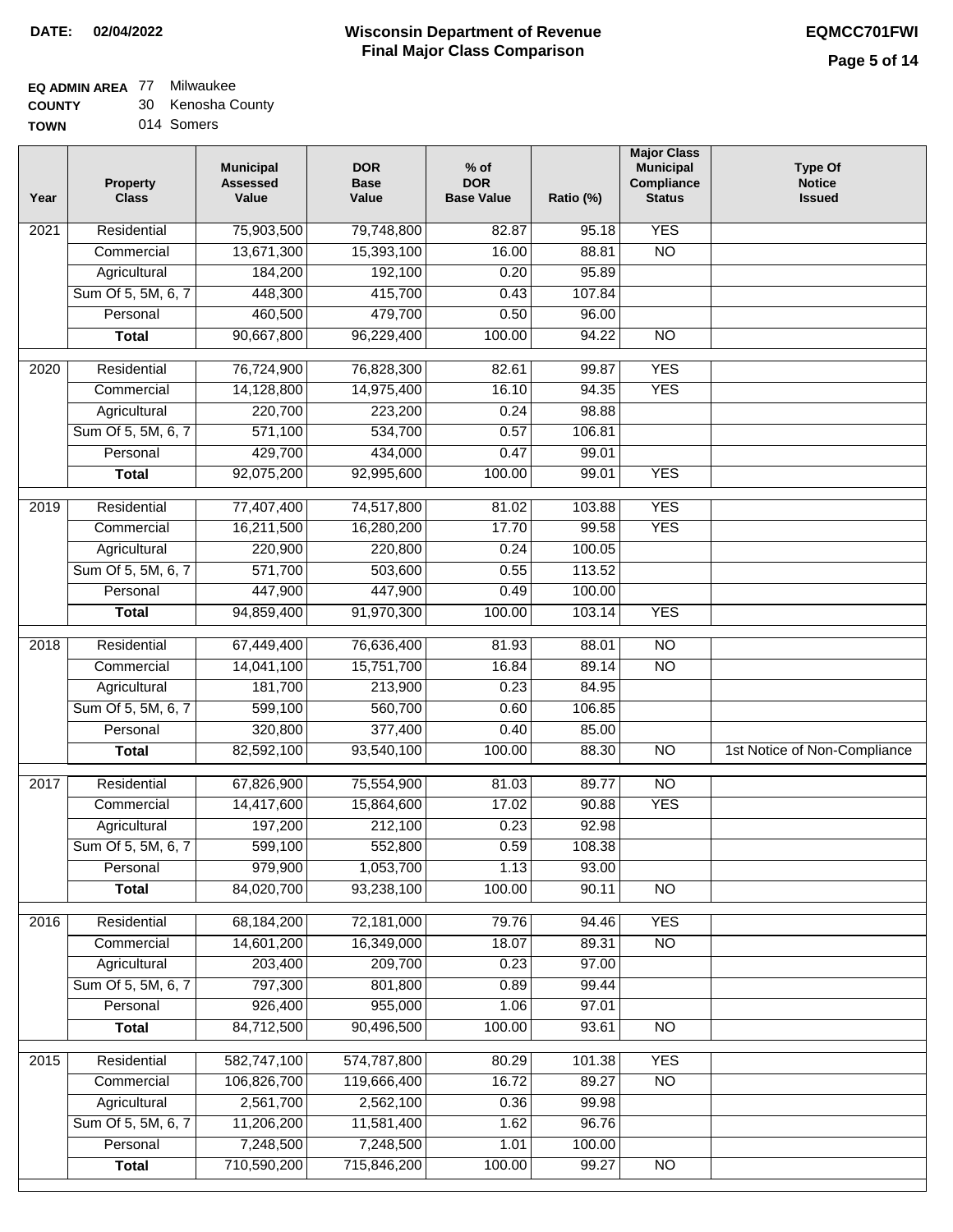### **EQ ADMIN AREA** 77 Milwaukee

**COUNTY** 30 Kenosha County

| Year              | <b>Property</b><br><b>Class</b> | <b>Municipal</b><br><b>Assessed</b><br>Value | <b>DOR</b><br><b>Base</b><br>Value | $%$ of<br><b>DOR</b><br><b>Base Value</b> | Ratio (%) | <b>Major Class</b><br><b>Municipal</b><br>Compliance<br><b>Status</b> | <b>Type Of</b><br><b>Notice</b><br><b>Issued</b> |
|-------------------|---------------------------------|----------------------------------------------|------------------------------------|-------------------------------------------|-----------|-----------------------------------------------------------------------|--------------------------------------------------|
| 2021              | Residential                     | 381,799,700                                  | 392,986,100                        | 90.95                                     | 97.15     | <b>YES</b>                                                            |                                                  |
|                   | Commercial                      | 19,242,400                                   | 19,822,700                         | 4.59                                      | 97.07     |                                                                       |                                                  |
|                   | Agricultural                    | 1,915,100                                    | 1,914,100                          | 0.44                                      | 100.05    |                                                                       |                                                  |
|                   | Sum Of 5, 5M, 6, 7              | 17,010,100                                   | 16,999,100                         | 3.93                                      | 100.06    |                                                                       |                                                  |
|                   | Personal                        | 353,200                                      | 353,200                            | 0.08                                      | 100.00    |                                                                       |                                                  |
|                   | <b>Total</b>                    | 420,320,500                                  | 432,075,200                        | 100.00                                    | 97.28     | <b>YES</b>                                                            |                                                  |
| 2020              | Residential                     | 327,367,000                                  | 355,598,000                        | 90.82                                     | 92.06     | <b>YES</b>                                                            |                                                  |
|                   | Commercial                      | 18,216,100                                   | 18,400,500                         | 4.70                                      | 99.00     |                                                                       |                                                  |
|                   | Agricultural                    | 1,675,500                                    | 1,841,600                          | 0.47                                      | 90.98     |                                                                       |                                                  |
|                   | Sum Of 5, 5M, 6, 7              | 15,378,900                                   | 15,390,500                         | 3.93                                      | 99.92     |                                                                       |                                                  |
|                   | Personal                        | 301,500                                      | 331,300                            | 0.08                                      | 91.01     |                                                                       |                                                  |
|                   | <b>Total</b>                    | 362,939,000                                  | 391,561,900                        | 100.00                                    | 92.69     | <b>YES</b>                                                            |                                                  |
|                   |                                 |                                              |                                    |                                           |           |                                                                       |                                                  |
| 2019              | Residential                     | 323,639,800                                  | 331,350,800                        | 90.85                                     | 97.67     | <b>YES</b>                                                            |                                                  |
|                   | Commercial                      | 18,446,500                                   | 16,636,500                         | 4.56                                      | 110.88    |                                                                       |                                                  |
|                   | Agricultural                    | 1,777,200                                    | 1,776,700                          | 0.49                                      | 100.03    |                                                                       |                                                  |
|                   | Sum Of 5, 5M, 6, 7              | 15,265,400                                   | 14,623,300                         | 4.01                                      | 104.39    |                                                                       |                                                  |
|                   | Personal                        | 333,100                                      | 333,100                            | 0.09                                      | 100.00    |                                                                       |                                                  |
|                   | <b>Total</b>                    | 359,462,000                                  | 364,720,400                        | 100.00                                    | 98.56     | <b>YES</b>                                                            |                                                  |
| $\overline{2018}$ | Residential                     | 294,967,400                                  | 314,503,600                        | 90.84                                     | 93.79     | <b>YES</b>                                                            |                                                  |
|                   | Commercial                      | 15,702,900                                   | 15,176,200                         | 4.38                                      | 103.47    |                                                                       |                                                  |
|                   | Agricultural                    | 1,694,000                                    | 1,728,700                          | 0.50                                      | 97.99     |                                                                       |                                                  |
|                   | Sum Of 5, 5M, 6, 7              | 14,615,000                                   | 14,458,600                         | 4.18                                      | 101.08    |                                                                       |                                                  |
|                   | Personal                        | 340,300                                      | 347,200                            | 0.10                                      | 98.01     |                                                                       |                                                  |
|                   | <b>Total</b>                    | 327,319,600                                  | 346,214,300                        | 100.00                                    | 94.54     | <b>YES</b>                                                            |                                                  |
| 2017              | Residential                     | 290,482,900                                  | 292,312,500                        | 90.55                                     | 99.37     | <b>YES</b>                                                            |                                                  |
|                   | Commercial                      | 14,821,000                                   | 13,666,900                         | 4.23                                      | 108.44    |                                                                       |                                                  |
|                   | Agricultural                    | 1,684,000                                    | 1,684,100                          | 0.52                                      | 99.99     |                                                                       |                                                  |
|                   | Sum Of 5, 5M, 6, 7              | 14,786,800                                   | 14,231,400                         | 4.41                                      | 103.90    |                                                                       |                                                  |
|                   | Personal                        | 933,500                                      | 933,500                            | 0.29                                      | 100.00    |                                                                       |                                                  |
|                   | <b>Total</b>                    | 322,708,200                                  | 322,828,400                        | 100.00                                    | 99.96     | <b>YES</b>                                                            |                                                  |
| 2016              | Residential                     | 260,542,900                                  | 272,324,600                        | 89.97                                     | 95.67     | <b>YES</b>                                                            |                                                  |
|                   | Commercial                      | 14,799,300                                   | 14,089,600                         | 4.65                                      | 105.04    |                                                                       |                                                  |
|                   | Agricultural                    | 1,573,600                                    | 1,657,900                          | 0.55                                      | 94.92     |                                                                       |                                                  |
|                   | Sum Of 5, 5M, 6, 7              | 13,909,100                                   | 13,724,500                         | 4.53                                      | 101.35    |                                                                       |                                                  |
|                   | Personal                        | 845,500                                      | 890,000                            | 0.29                                      | 95.00     |                                                                       |                                                  |
|                   |                                 | 291,670,400                                  | 302,686,600                        | 100.00                                    | 96.36     | <b>YES</b>                                                            |                                                  |
|                   | <b>Total</b>                    |                                              |                                    |                                           |           |                                                                       |                                                  |
| $\frac{2015}{ }$  | Residential                     | 257,855,800                                  | 260,453,200                        | 89.88                                     | 99.00     | <b>YES</b>                                                            |                                                  |
|                   | Commercial                      | 14,679,300                                   | 13,867,600                         | 4.79                                      | 105.85    |                                                                       |                                                  |
|                   | Agricultural                    | 1,639,900                                    | 1,639,400                          | 0.57                                      | 100.03    |                                                                       |                                                  |
|                   | Sum Of 5, 5M, 6, 7              | 13,663,900                                   | 12,867,800                         | 4.44                                      | 106.19    |                                                                       |                                                  |
|                   | Personal                        | 936,000                                      | 936,000                            | 0.32                                      | 100.00    |                                                                       |                                                  |
|                   | <b>Total</b>                    | 288,774,900                                  | 289,764,000                        | 100.00                                    | 99.66     | <b>YES</b>                                                            |                                                  |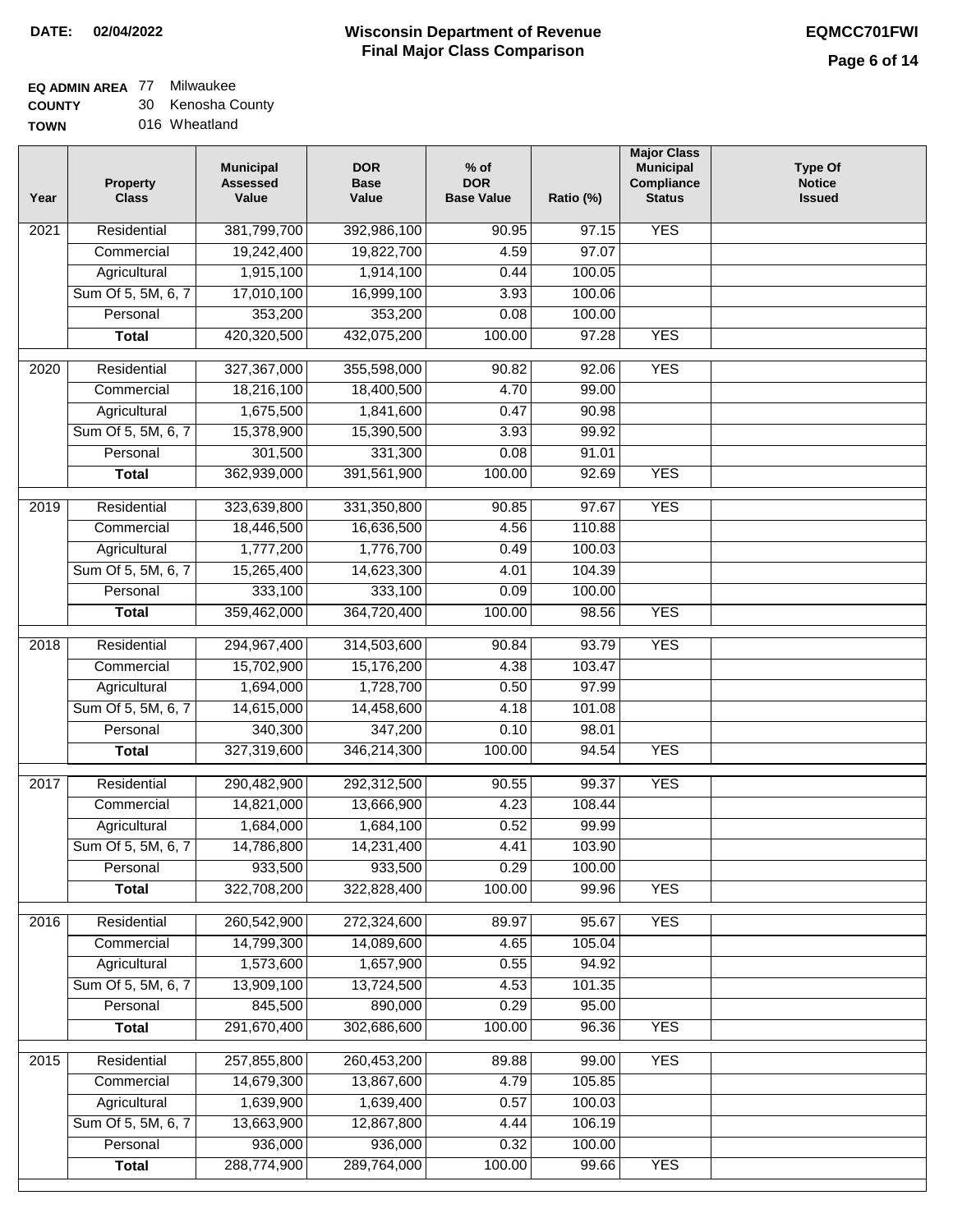#### **EQ ADMIN AREA** 77 Milwaukee

| <b>COUNTY</b> | Kenosha County |
|---------------|----------------|
|               |                |

| VILLAGE |        | 104 Bristol |                  |  |
|---------|--------|-------------|------------------|--|
|         | $\sim$ |             | <b>Municipal</b> |  |

| Year              | <b>Property</b><br><b>Class</b> | <b>Municipal</b><br><b>Assessed</b><br>Value | <b>DOR</b><br><b>Base</b><br>Value | $%$ of<br><b>DOR</b><br><b>Base Value</b> | Ratio (%) | <b>Major Class</b><br><b>Municipal</b><br>Compliance<br><b>Status</b> | <b>Type Of</b><br><b>Notice</b><br><b>Issued</b> |
|-------------------|---------------------------------|----------------------------------------------|------------------------------------|-------------------------------------------|-----------|-----------------------------------------------------------------------|--------------------------------------------------|
| 2021              | Residential                     | 512,309,300                                  | 554,579,000                        | 72.66                                     | 92.38     | <b>YES</b>                                                            |                                                  |
|                   | Commercial                      | 151,991,500                                  | 167,020,300                        | 21.88                                     | 91.00     | <b>YES</b>                                                            |                                                  |
|                   | Agricultural                    | 2,519,700                                    | 2,709,700                          | 0.36                                      | 92.99     |                                                                       |                                                  |
|                   | Sum Of 5, 5M, 6, 7              | 33, 152, 400                                 | 36,348,000                         | 4.76                                      | 91.21     |                                                                       |                                                  |
|                   | Personal                        | 2,421,500                                    | 2,603,800                          | 0.34                                      | 93.00     |                                                                       |                                                  |
|                   | <b>Total</b>                    | 702,394,400                                  | 763,260,800                        | 100.00                                    | 92.03     | <b>YES</b>                                                            |                                                  |
|                   |                                 |                                              |                                    |                                           |           |                                                                       |                                                  |
| $\overline{20}20$ | Residential                     | 507,949,900                                  | 533,704,100                        | 77.60                                     | 95.17     | <b>YES</b>                                                            |                                                  |
|                   | Commercial                      | 104,894,800                                  | 112,796,500                        | 16.40                                     | 92.99     | <b>YES</b>                                                            |                                                  |
|                   | Agricultural                    | 2,487,200                                    | 2,618,300                          | 0.38                                      | 94.99     |                                                                       |                                                  |
|                   | Sum Of 5, 5M, 6, 7              | 33,333,500                                   | 35,646,400                         | 5.18                                      | 93.51     |                                                                       |                                                  |
|                   | Personal                        | 2,831,100                                    | 2,980,100                          | 0.43                                      | 95.00     |                                                                       |                                                  |
|                   | <b>Total</b>                    | 651,496,500                                  | 687,745,400                        | 100.00                                    | 94.73     | <b>YES</b>                                                            |                                                  |
| 2019              | Residential                     | 502,682,600                                  | 484,529,600                        | 76.81                                     | 103.75    | <b>YES</b>                                                            |                                                  |
|                   | Commercial                      | 104,764,800                                  | 106,689,900                        | 16.91                                     | 98.20     | <b>YES</b>                                                            |                                                  |
|                   | Agricultural                    | 2,642,500                                    | 2,642,000                          | 0.42                                      | 100.02    |                                                                       |                                                  |
|                   | Sum Of 5, 5M, 6, 7              | 33,844,100                                   | 34, 167, 400                       | 5.42                                      | 99.05     |                                                                       |                                                  |
|                   | Personal                        | 2,817,100                                    | 2,817,100                          | 0.45                                      | 100.00    |                                                                       |                                                  |
|                   | <b>Total</b>                    | 646,751,100                                  | 630,846,000                        | 100.00                                    | 102.52    | <b>YES</b>                                                            |                                                  |
| 2018              | Residential                     | 396,623,000                                  | 471,147,900                        | 76.64                                     | 84.18     | $\overline{NO}$                                                       |                                                  |
|                   | Commercial                      | 98,873,500                                   | 102,894,100                        | 16.74                                     | 96.09     | <b>YES</b>                                                            |                                                  |
|                   | Agricultural                    | 2,186,800                                    | 2,543,000                          | 0.41                                      | 85.99     |                                                                       |                                                  |
|                   | Sum Of 5, 5M, 6, 7              | 32,378,400                                   | 35,445,700                         | 5.77                                      | 91.35     |                                                                       |                                                  |
|                   | Personal                        | 2,349,900                                    | 2,732,400                          | 0.44                                      | 86.00     |                                                                       |                                                  |
|                   | <b>Total</b>                    | 532,411,600                                  | 614,763,100                        | 100.00                                    | 86.60     | <b>NO</b>                                                             |                                                  |
|                   |                                 |                                              |                                    |                                           |           |                                                                       |                                                  |
| 2017              | Residential                     | 391,214,100                                  | 426,948,300                        | 75.09                                     | 91.63     | <b>YES</b>                                                            |                                                  |
|                   | Commercial                      | 99,159,600                                   | 99,129,200                         | 17.44                                     | 100.03    | <b>YES</b>                                                            |                                                  |
|                   | Agricultural                    | 2,364,200                                    | 2,513,900                          | 0.44                                      | 94.05     |                                                                       |                                                  |
|                   | Sum Of 5, 5M, 6, 7              | 31,820,600                                   | 33,000,400                         | 5.80                                      | 96.42     |                                                                       |                                                  |
|                   | Personal                        | 6,536,100                                    | 6,953,200                          | 1.22                                      | 94.00     |                                                                       |                                                  |
|                   | <b>Total</b>                    | 531,094,600                                  | 568,545,000                        | 100.00                                    | 93.41     | <b>YES</b>                                                            |                                                  |
| 2016              | Residential                     | 379,850,100                                  | 394,727,800                        | 74.56                                     | 96.23     | <b>YES</b>                                                            |                                                  |
|                   | Commercial                      | 99,524,800                                   | 94,350,200                         | 17.82                                     | 105.48    | <b>YES</b>                                                            |                                                  |
|                   | Agricultural                    | 2,467,000                                    | 2,492,200                          | 0.47                                      | 98.99     |                                                                       |                                                  |
|                   | Sum Of 5, 5M, 6, 7              | 31,383,100                                   | 31,408,900                         | 5.93                                      | 99.92     |                                                                       |                                                  |
|                   | Personal                        | 6,364,300                                    | 6,428,500                          | 1.21                                      | 99.00     |                                                                       |                                                  |
|                   | <b>Total</b>                    | 519,589,300                                  | 529,407,600                        | 100.00                                    | 98.15     | <b>YES</b>                                                            |                                                  |
| 2015              | Residential                     | 373,519,500                                  | 392,042,000                        | 74.56                                     | 95.28     | <b>YES</b>                                                            |                                                  |
|                   | Commercial                      | 97,763,400                                   | 93,416,800                         | 17.77                                     | 104.65    | <b>YES</b>                                                            |                                                  |
|                   | Agricultural                    | 2,463,600                                    | 2,462,700                          | 0.47                                      | 100.04    |                                                                       |                                                  |
|                   | Sum Of 5, 5M, 6, 7              | 31,609,100                                   | 31,764,700                         | 6.04                                      | 99.51     | <b>YES</b>                                                            |                                                  |
|                   | Personal                        | 6,086,900                                    | 6,086,900                          | 1.16                                      | 100.00    |                                                                       |                                                  |
|                   | <b>Total</b>                    | 511,442,500                                  | 525,773,100                        | 100.00                                    | 97.27     | <b>YES</b>                                                            |                                                  |
|                   |                                 |                                              |                                    |                                           |           |                                                                       |                                                  |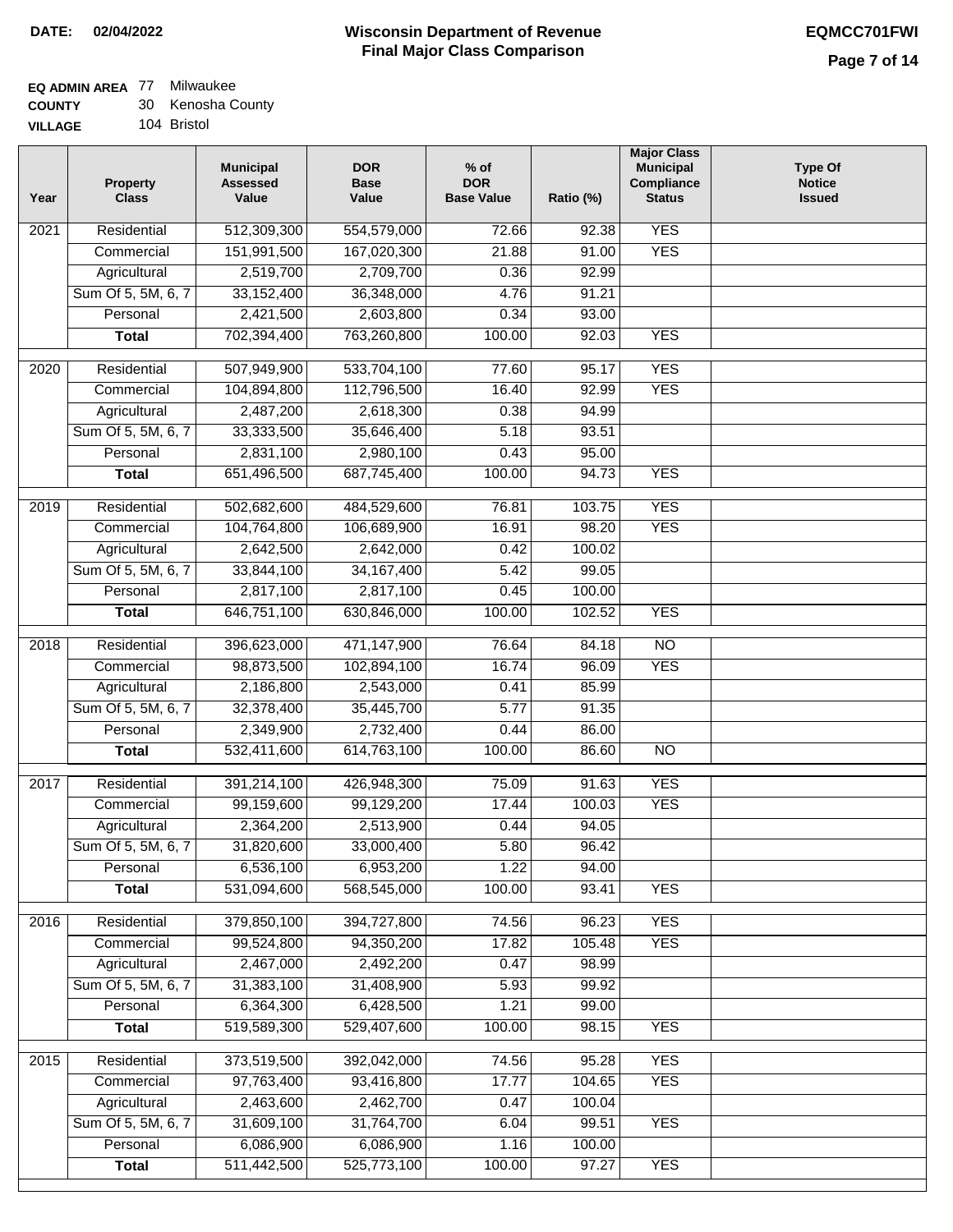## **EQ ADMIN AREA** 77 Milwaukee

**COUNTY VILL** 30 Kenosha County

| .AGE | 171 Paddock Lake |
|------|------------------|
|      |                  |

| Year             | <b>Property</b><br><b>Class</b> | <b>Municipal</b><br><b>Assessed</b><br>Value | <b>DOR</b><br><b>Base</b><br>Value | $%$ of<br><b>DOR</b><br><b>Base Value</b> | Ratio (%)      | <b>Major Class</b><br><b>Municipal</b><br>Compliance<br><b>Status</b> | <b>Type Of</b><br><b>Notice</b><br><b>Issued</b> |
|------------------|---------------------------------|----------------------------------------------|------------------------------------|-------------------------------------------|----------------|-----------------------------------------------------------------------|--------------------------------------------------|
| 2021             | Residential                     | 275,432,500                                  | 265,125,000                        | 85.76                                     | 103.89         | <b>YES</b>                                                            |                                                  |
|                  | Commercial                      | 40,965,200                                   | 40,990,200                         | 13.26                                     | 99.94          | <b>YES</b>                                                            |                                                  |
|                  | Agricultural                    | 198,400                                      | 195,200                            | 0.06                                      | 101.64         |                                                                       |                                                  |
|                  | Sum Of 5, 5M, 6, 7              | 611,100                                      | 647,200                            | 0.21                                      | 94.42          |                                                                       |                                                  |
|                  | Personal                        | 2,175,800                                    | 2,175,800                          | 0.70                                      | 100.00         |                                                                       |                                                  |
|                  | <b>Total</b>                    | 319,383,000                                  | 309,133,400                        | 100.00                                    | 103.32         | <b>YES</b>                                                            |                                                  |
| 2020             | Residential                     | 218,142,500                                  | 243,092,800                        | 85.86                                     | 89.74          | $\overline{10}$                                                       |                                                  |
|                  | Commercial                      | 33,045,000                                   | 37,183,000                         | 13.13                                     | 88.87          | $\overline{NO}$                                                       |                                                  |
|                  | Agricultural                    | 167,200                                      | 179,400                            | 0.06                                      | 93.20          |                                                                       |                                                  |
|                  | Sum Of 5, 5M, 6, 7              | 729,700                                      | 886,300                            | 0.31                                      | 82.33          |                                                                       |                                                  |
|                  | Personal                        |                                              |                                    | 0.63                                      | 90.00          |                                                                       |                                                  |
|                  |                                 | 1,616,800                                    | 1,796,500                          |                                           |                |                                                                       |                                                  |
|                  | <b>Total</b>                    | 253,701,200                                  | 283,138,000                        | 100.00                                    | 89.60          | $\overline{NO}$                                                       |                                                  |
| $\frac{1}{2019}$ | Residential                     | 216,952,800                                  | 225,998,000                        | 87.28                                     | 96.00          | <b>YES</b>                                                            |                                                  |
|                  | Commercial                      | 29,177,800                                   | 30,170,200                         | 11.65                                     | 96.71          | <b>YES</b>                                                            |                                                  |
|                  | Agricultural                    | 174,000                                      | 172,800                            | 0.07                                      | 100.69         |                                                                       |                                                  |
|                  | Sum Of 5, 5M, 6, 7              | 729,700                                      | 834,200                            | 0.32                                      | 87.47          |                                                                       |                                                  |
|                  | Personal                        | 1,712,700                                    | 1,747,700                          | 0.67                                      | 98.00          |                                                                       |                                                  |
|                  | <b>Total</b>                    | 248,747,000                                  | 258,922,900                        | 100.00                                    | 96.07          | <b>YES</b>                                                            |                                                  |
| 2018             | Residential                     | 215,929,900                                  | 215,966,800                        | 87.72                                     | 99.98          | <b>YES</b>                                                            |                                                  |
|                  | Commercial                      | 28,657,300                                   | 27,329,600                         | 11.10                                     | 104.86         | <b>YES</b>                                                            |                                                  |
|                  | Agricultural                    | 177,600                                      | 173,300                            | 0.07                                      | 102.48         |                                                                       |                                                  |
|                  | Sum Of 5, 5M, 6, 7              | 725,200                                      | 808,000                            | 0.33                                      | 89.75          |                                                                       |                                                  |
|                  | Personal                        | 1,934,900                                    | 1,934,900                          | 0.79                                      | 100.00         |                                                                       |                                                  |
|                  | <b>Total</b>                    | 247,424,900                                  | 246,212,600                        | 100.00                                    | 100.49         | <b>YES</b>                                                            |                                                  |
| 2017             | Residential                     |                                              |                                    | 86.57                                     | 92.59          | <b>YES</b>                                                            |                                                  |
|                  | Commercial                      | 180,600,700<br>27,503,100                    | 195,051,800<br>26,411,000          | 11.72                                     | 104.14         | <b>YES</b>                                                            |                                                  |
|                  |                                 | 161,500                                      |                                    | 0.08                                      | 95.51          |                                                                       |                                                  |
|                  | Agricultural                    |                                              | 169,100                            |                                           |                |                                                                       |                                                  |
|                  | Sum Of 5, 5M, 6, 7              | 705,200                                      | 821,200                            | 0.36<br>1.27                              | 85.87<br>92.00 |                                                                       |                                                  |
|                  | Personal<br><b>Total</b>        | 2,628,800<br>211,599,300                     | 2,857,400<br>225,310,500           | 100.00                                    | 93.91          | <b>YES</b>                                                            |                                                  |
|                  |                                 |                                              |                                    |                                           |                |                                                                       |                                                  |
| 2016             | Residential                     | 179,923,600                                  | 189,496,100                        | 85.85                                     | 94.95          | <b>YES</b>                                                            |                                                  |
|                  | Commercial                      | 27,503,100                                   | 27,227,800                         | 12.34                                     | 101.01         | <b>YES</b>                                                            |                                                  |
|                  | Agricultural                    | 164,100                                      | 166,700                            | 0.08                                      | 98.44          |                                                                       |                                                  |
|                  | Sum Of 5, 5M, 6, 7              | 706,400                                      | 822,000                            | 0.37                                      | 85.94          |                                                                       |                                                  |
|                  | Personal                        | 2,854,600                                    | 3,004,900                          | 1.36                                      | 95.00          |                                                                       |                                                  |
|                  | <b>Total</b>                    | 211, 151, 800                                | 220,717,500                        | 100.00                                    | 95.67          | <b>YES</b>                                                            |                                                  |
| 2015             | Residential                     | 179,418,700                                  | 179,916,100                        | 85.46                                     | 99.72          | <b>YES</b>                                                            |                                                  |
|                  | Commercial                      | 27,502,300                                   | 26,693,100                         | 12.68                                     | 103.03         | <b>YES</b>                                                            |                                                  |
|                  | Agricultural                    | 169,700                                      | 164,000                            | 0.08                                      | 103.48         |                                                                       |                                                  |
|                  | Sum Of 5, 5M, 6, 7              | 704,300                                      | 859,500                            | 0.41                                      | 81.94          |                                                                       |                                                  |
|                  | Personal                        | 2,887,000                                    | 2,887,000                          | 1.37                                      | 100.00         |                                                                       |                                                  |
|                  | <b>Total</b>                    | 210,682,000                                  | 210,519,700                        | 100.00                                    | 100.08         | <b>YES</b>                                                            |                                                  |
|                  |                                 |                                              |                                    |                                           |                |                                                                       |                                                  |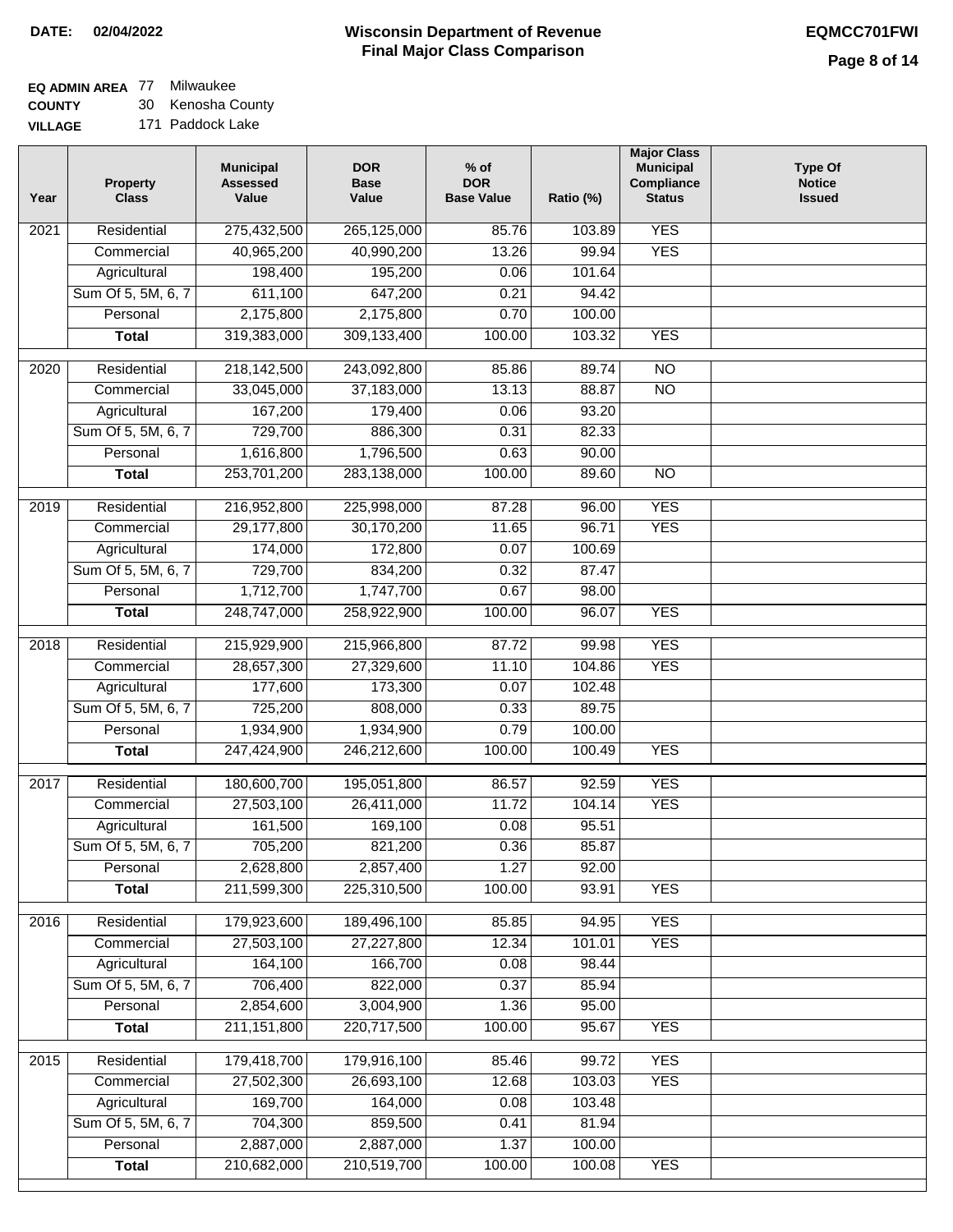# **EQ ADMIN AREA** 77 Milwaukee

**COUNTY VILLAGE** 30 Kenosha County 174 Pleasant Prairie

| Year | <b>Property</b><br><b>Class</b> | <b>Municipal</b><br><b>Assessed</b><br>Value | <b>DOR</b><br><b>Base</b><br>Value | $%$ of<br><b>DOR</b><br><b>Base Value</b> | Ratio (%) | <b>Major Class</b><br><b>Municipal</b><br>Compliance<br><b>Status</b> | <b>Type Of</b><br><b>Notice</b><br><b>Issued</b> |
|------|---------------------------------|----------------------------------------------|------------------------------------|-------------------------------------------|-----------|-----------------------------------------------------------------------|--------------------------------------------------|
| 2021 | Residential                     | 1,907,680,000                                | 2,290,589,600                      | 50.34                                     | 83.28     | $\overline{NO}$                                                       |                                                  |
|      | Commercial                      | 1,769,342,900                                | 2,163,627,900                      | 47.55                                     | 81.78     | $\overline{NO}$                                                       |                                                  |
|      | Agricultural                    | 929,100                                      | 1,205,700                          | 0.03                                      | 77.06     |                                                                       |                                                  |
|      | Sum Of 5, 5M, 6, 7              | 9,147,000                                    | 5,845,100                          | 0.13                                      | 156.49    |                                                                       |                                                  |
|      | Personal                        | 68,202,600                                   | 88,574,800                         | 1.95                                      | 77.00     |                                                                       |                                                  |
|      | <b>Total</b>                    | 3,755,301,600                                | 4,549,843,100                      | 100.00                                    | 82.54     | $\overline{NO}$                                                       |                                                  |
| 2020 | Residential                     | 1,881,217,900                                | 2,127,385,900                      | 52.54                                     | 88.43     | $\overline{NO}$                                                       |                                                  |
|      | Commercial                      | 1,661,344,100                                | 1,845,134,100                      | 45.57                                     | 90.04     | <b>YES</b>                                                            |                                                  |
|      | Agricultural                    | 1,062,800                                    | 1,180,800                          | 0.03                                      | 90.01     |                                                                       |                                                  |
|      | Sum Of 5, 5M, 6, 7              | 8,950,600                                    | 5,585,000                          | 0.14                                      | 160.26    |                                                                       |                                                  |
|      | Personal                        | 60,147,100                                   | 69,938,400                         | 1.73                                      | 86.00     |                                                                       |                                                  |
|      | <b>Total</b>                    | 3,612,722,500                                | 4,049,224,200                      | 100.00                                    | 89.22     | $\overline{NO}$                                                       |                                                  |
|      |                                 |                                              |                                    |                                           |           |                                                                       |                                                  |
| 2019 | Residential                     | 1,853,440,900                                | 2,013,644,400                      | 55.32                                     | 92.04     | <b>YES</b>                                                            |                                                  |
|      | Commercial                      | 1,527,713,900                                | 1,554,359,000                      | 42.71                                     | 98.29     | <b>YES</b>                                                            |                                                  |
|      | Agricultural                    | 1,063,000                                    | 1,155,400                          | 0.03                                      | 92.00     |                                                                       |                                                  |
|      | Sum Of 5, 5M, 6, 7              | 9,250,600                                    | 5,692,700                          | 0.16                                      | 162.50    |                                                                       |                                                  |
|      | Personal                        | 59,636,400                                   | 64,822,200                         | 1.78                                      | 92.00     |                                                                       |                                                  |
|      | <b>Total</b>                    | 3,451,104,800                                | 3,639,673,700                      | 100.00                                    | 94.82     | <b>YES</b>                                                            |                                                  |
| 2018 | Residential                     | 1,836,747,700                                | 1,864,763,300                      | 56.59                                     | 98.50     | <b>YES</b>                                                            |                                                  |
|      | Commercial                      | 1,392,835,000                                | 1,366,063,200                      | 41.45                                     | 101.96    | <b>YES</b>                                                            |                                                  |
|      | Agricultural                    | 1,182,900                                    | 1,182,700                          | 0.04                                      | 100.02    |                                                                       |                                                  |
|      | Sum Of 5, 5M, 6, 7              | 9,405,100                                    | 5,572,300                          | 0.17                                      | 168.78    |                                                                       |                                                  |
|      | Personal                        | 57,879,800                                   | 57,879,800                         | 1.76                                      | 100.00    |                                                                       |                                                  |
|      | <b>Total</b>                    | 3,298,050,500                                | 3,295,461,300                      | 100.00                                    | 100.08    | <b>YES</b>                                                            |                                                  |
| 2017 | Residential                     | 1,609,935,900                                | 1,708,048,600                      | 56.37                                     | 94.26     | <b>YES</b>                                                            |                                                  |
|      | Commercial                      | 1,169,125,800                                | 1,182,015,200                      | 39.01                                     | 98.91     | <b>YES</b>                                                            |                                                  |
|      | Agricultural                    | 1,131,100                                    | 1,202,800                          | 0.04                                      | 94.04     |                                                                       |                                                  |
|      | Sum Of 5, 5M, 6, 7              | 7,610,200                                    | 5,088,300                          | 0.17                                      | 149.56    |                                                                       |                                                  |
|      | Personal                        | 125,688,000                                  | 133,710,700                        | 4.41                                      | 94.00     |                                                                       |                                                  |
|      | <b>Total</b>                    | 2,913,491,000                                | 3,030,065,600                      | 100.00                                    | 96.15     | <b>YES</b>                                                            |                                                  |
| 2016 | Residential                     | 1,594,310,500                                | 1,657,183,900                      | 56.77                                     | 96.21     | <b>YES</b>                                                            |                                                  |
|      | Commercial                      | 1,125,187,100                                | 1,121,683,800                      | 38.43                                     | 100.31    | <b>YES</b>                                                            |                                                  |
|      | Agricultural                    | 1,215,300                                    | 1,214,600                          | 0.04                                      | 100.06    |                                                                       |                                                  |
|      | Sum Of 5, 5M, 6, 7              | 7,477,700                                    | 4,967,600                          | 0.17                                      | 150.53    |                                                                       |                                                  |
|      | Personal                        | 133,957,600                                  | 133,957,600                        | 4.59                                      | 100.00    |                                                                       |                                                  |
|      | <b>Total</b>                    | 2,862,148,200                                | 2,919,007,500                      | 100.00                                    | 98.05     | <b>YES</b>                                                            |                                                  |
| 2015 | Residential                     | 1,483,256,700                                | 1,546,542,800                      | 58.54                                     | 95.91     | <b>YES</b>                                                            |                                                  |
|      | Commercial                      | 953,607,800                                  | 968,697,300                        | 36.67                                     | 98.44     | <b>YES</b>                                                            |                                                  |
|      | Agricultural                    | 1,157,700                                    | 1,192,800                          | 0.05                                      | 97.06     |                                                                       |                                                  |
|      | Sum Of 5, 5M, 6, 7              | 6,810,700                                    | 5,036,600                          | 0.19                                      | 135.22    |                                                                       |                                                  |
|      | Personal                        | 116,817,900                                  | 120,430,800                        | 4.56                                      | 97.00     |                                                                       |                                                  |
|      | <b>Total</b>                    | 2,561,650,800                                | 2,641,900,300                      | 100.00                                    | 96.96     | <b>YES</b>                                                            |                                                  |
|      |                                 |                                              |                                    |                                           |           |                                                                       |                                                  |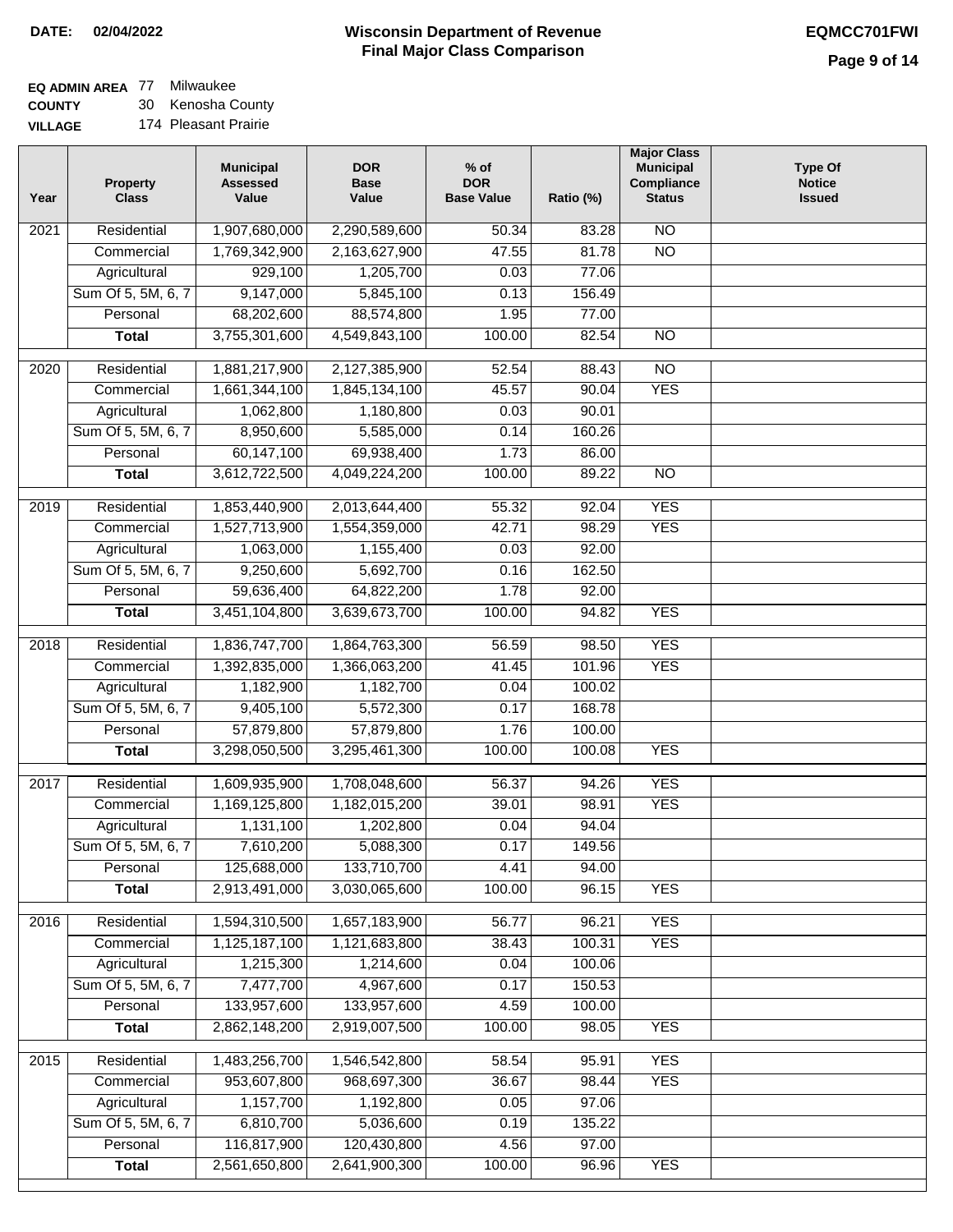# **EQ ADMIN AREA** 77 Milwaukee

**COUNTY VILLAGE** 30 Kenosha County 179 Salem Lakes

| Year               | <b>Property</b><br><b>Class</b> | <b>Municipal</b><br><b>Assessed</b><br>Value | <b>DOR</b><br><b>Base</b><br>Value | $%$ of<br><b>DOR</b><br><b>Base Value</b> | Ratio (%) | <b>Major Class</b><br><b>Municipal</b><br>Compliance<br><b>Status</b> | <b>Type Of</b><br><b>Notice</b><br><b>Issued</b> |
|--------------------|---------------------------------|----------------------------------------------|------------------------------------|-------------------------------------------|-----------|-----------------------------------------------------------------------|--------------------------------------------------|
| 2021               | Residential                     | 1,544,662,100                                | 1,575,331,800                      | 92.70                                     | 98.05     | <b>YES</b>                                                            |                                                  |
|                    | Commercial                      | 104,053,700                                  | 108,620,600                        | 6.39                                      | 95.80     |                                                                       |                                                  |
|                    | Agricultural                    | 1,676,300                                    | 1,675,500                          | 0.10                                      | 100.05    |                                                                       |                                                  |
|                    | Sum Of 5, 5M, 6, 7              | 13,057,800                                   | 11,163,500                         | 0.66                                      | 116.97    |                                                                       |                                                  |
|                    | Personal                        | 2,526,200                                    | 2,526,200                          | 0.15                                      | 100.00    |                                                                       |                                                  |
|                    | <b>Total</b>                    | 1,665,976,100                                | 1,699,317,600                      | 100.00                                    | 98.04     | <b>YES</b>                                                            |                                                  |
| 2020               | Residential                     | 1,368,240,200                                | 1,472,934,300                      | 93.43                                     | 92.89     | <b>YES</b>                                                            |                                                  |
|                    | Commercial                      | 85,179,700                                   | 88,961,300                         | 5.64                                      | 95.75     |                                                                       |                                                  |
|                    | Agricultural                    | 1,522,000                                    | 1,618,900                          | 0.10                                      | 94.01     |                                                                       |                                                  |
|                    | Sum Of 5, 5M, 6, 7              | 11,475,300                                   | 10,501,200                         | 0.67                                      | 109.28    |                                                                       |                                                  |
|                    | Personal                        | 2,250,900                                    | 2,420,300                          | 0.15                                      | 93.00     |                                                                       |                                                  |
|                    | Total                           | 1,468,668,100                                | 1,576,436,000                      | 100.00                                    | 93.16     | <b>YES</b>                                                            |                                                  |
| $\overline{20}$ 19 | Residential                     | 1,352,553,600                                | 1,385,837,200                      | 93.50                                     | 97.60     | <b>YES</b>                                                            |                                                  |
|                    | Commercial                      | 85,721,100                                   | 82,074,500                         | 5.54                                      | 104.44    |                                                                       |                                                  |
|                    | Agricultural                    | 1,558,400                                    | 1,557,800                          | 0.11                                      | 100.04    |                                                                       |                                                  |
|                    | Sum Of 5, 5M, 6, 7              | 11,485,100                                   | 10,188,200                         | 0.69                                      | 112.73    |                                                                       |                                                  |
|                    | Personal                        | 2,522,600                                    | 2,522,600                          | 0.17                                      | 100.00    |                                                                       |                                                  |
|                    | <b>Total</b>                    | 1,453,840,800                                | 1,482,180,300                      | 100.00                                    | 98.09     | <b>YES</b>                                                            |                                                  |
|                    |                                 |                                              |                                    |                                           |           |                                                                       |                                                  |
| 2018               | Residential                     | 1,181,719,900                                | 1,283,191,600                      | 93.38                                     | 92.09     | <b>YES</b>                                                            |                                                  |
|                    | Commercial                      | 79,194,800                                   | 76,898,000                         | 5.60                                      | 102.99    |                                                                       |                                                  |
|                    | Agricultural                    | 1,484,700                                    | 1,522,500                          | 0.11                                      | 97.52     |                                                                       |                                                  |
|                    | Sum Of 5, 5M, 6, 7              | 11,068,000                                   | 10,115,900                         | 0.74                                      | 109.41    |                                                                       |                                                  |
|                    | Personal                        | 2,288,600                                    | 2,409,100                          | 0.18                                      | 95.00     |                                                                       |                                                  |
|                    | <b>Total</b>                    | 1,275,756,000                                | 1,374,137,100                      | 100.00                                    | 92.84     | <b>YES</b>                                                            |                                                  |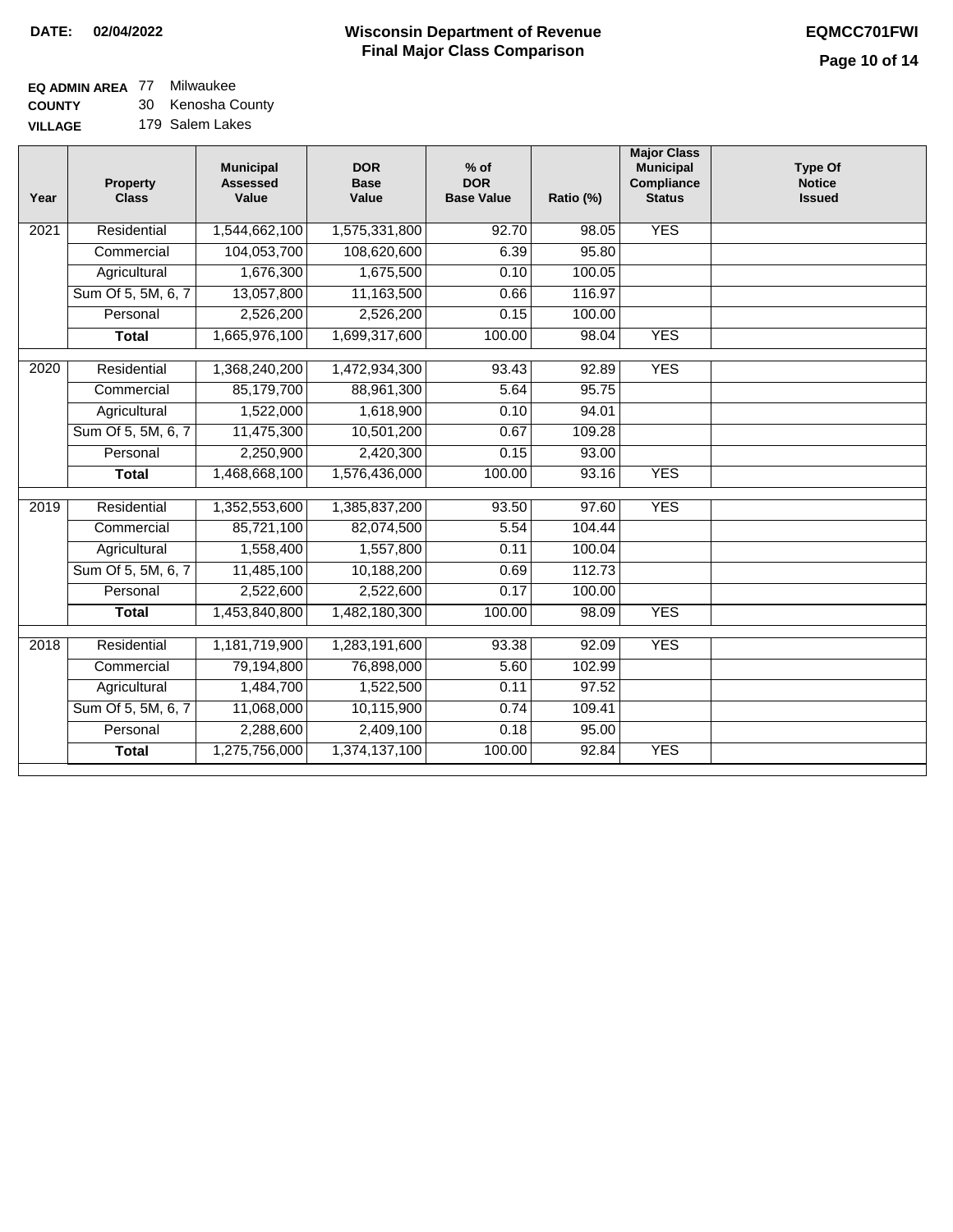### **EQ ADMIN AREA** 77 Milwaukee **COUNTY**

**VILLAGE** 30 Kenosha County 181 Silver Lake

| Year | <b>Property</b><br><b>Class</b> | <b>Municipal</b><br><b>Assessed</b><br>Value | <b>DOR</b><br><b>Base</b><br>Value | $%$ of<br><b>DOR</b><br><b>Base Value</b> | Ratio (%) | <b>Major Class</b><br><b>Municipal</b><br><b>Compliance</b><br><b>Status</b> | <b>Type Of</b><br><b>Notice</b><br><b>Issued</b> |
|------|---------------------------------|----------------------------------------------|------------------------------------|-------------------------------------------|-----------|------------------------------------------------------------------------------|--------------------------------------------------|
| 2017 | Residential                     | 147,165,500                                  | 156,556,400                        | 88.34                                     | 94.00     | <b>YES</b>                                                                   |                                                  |
|      | Commercial                      | 18,818,000                                   | 19,274,700                         | 10.88                                     | 97.63     | <b>YES</b>                                                                   |                                                  |
|      | Agricultural                    | 18,100                                       | 18,500                             | 0.01                                      | 97.84     |                                                                              |                                                  |
|      | Sum Of 5, 5M, 6, 7              | 309,400                                      | 354,700                            | 0.20                                      | 87.23     |                                                                              |                                                  |
|      | Personal                        | 983,100                                      | 1,013,500                          | 0.57                                      | 97.00     |                                                                              |                                                  |
|      | <b>Total</b>                    | 167,294,100                                  | 177,217,800                        | 100.00                                    | 94.40     | <b>YES</b>                                                                   |                                                  |
|      |                                 |                                              |                                    |                                           |           |                                                                              |                                                  |
| 2016 | Residential                     | 146,345,700                                  | 149,682,700                        | 88.35                                     | 97.77     | <b>YES</b>                                                                   |                                                  |
|      | Commercial                      | 18,455,400                                   | 18,351,500                         | 10.83                                     | 100.57    | <b>YES</b>                                                                   |                                                  |
|      | Agricultural                    | 18,100                                       | 18,700                             | 0.01                                      | 96.79     |                                                                              |                                                  |
|      | Sum Of 5, 5M, 6, 7              | 309,400                                      | 360,200                            | 0.21                                      | 85.90     |                                                                              |                                                  |
|      | Personal                        | 1,008,700                                    | 1,008,700                          | 0.60                                      | 100.00    |                                                                              |                                                  |
|      | <b>Total</b>                    | 166,137,300                                  | 169,421,800                        | 100.00                                    | 98.06     | <b>YES</b>                                                                   |                                                  |
|      |                                 |                                              |                                    |                                           |           |                                                                              |                                                  |
| 2015 | Residential                     | 164,098,300                                  | 140,665,700                        | 87.68                                     | 116.66    | $\overline{10}$                                                              |                                                  |
|      | Commercial                      | 20,477,500                                   | 18,121,400                         | 11.30                                     | 113.00    | <b>NO</b>                                                                    |                                                  |
|      | Agricultural                    | 20,900                                       | 21,100                             | 0.01                                      | 99.05     |                                                                              |                                                  |
|      | Sum Of 5, 5M, 6, 7              | 357,900                                      | 708,500                            | 0.44                                      | 50.52     |                                                                              |                                                  |
|      | Personal                        | 1,048,800                                    | 914,400                            | 0.57                                      | 114.70    |                                                                              |                                                  |
|      | <b>Total</b>                    | 186,003,400                                  | 160,431,100                        | 100.00                                    | 115.94    | <b>NO</b>                                                                    |                                                  |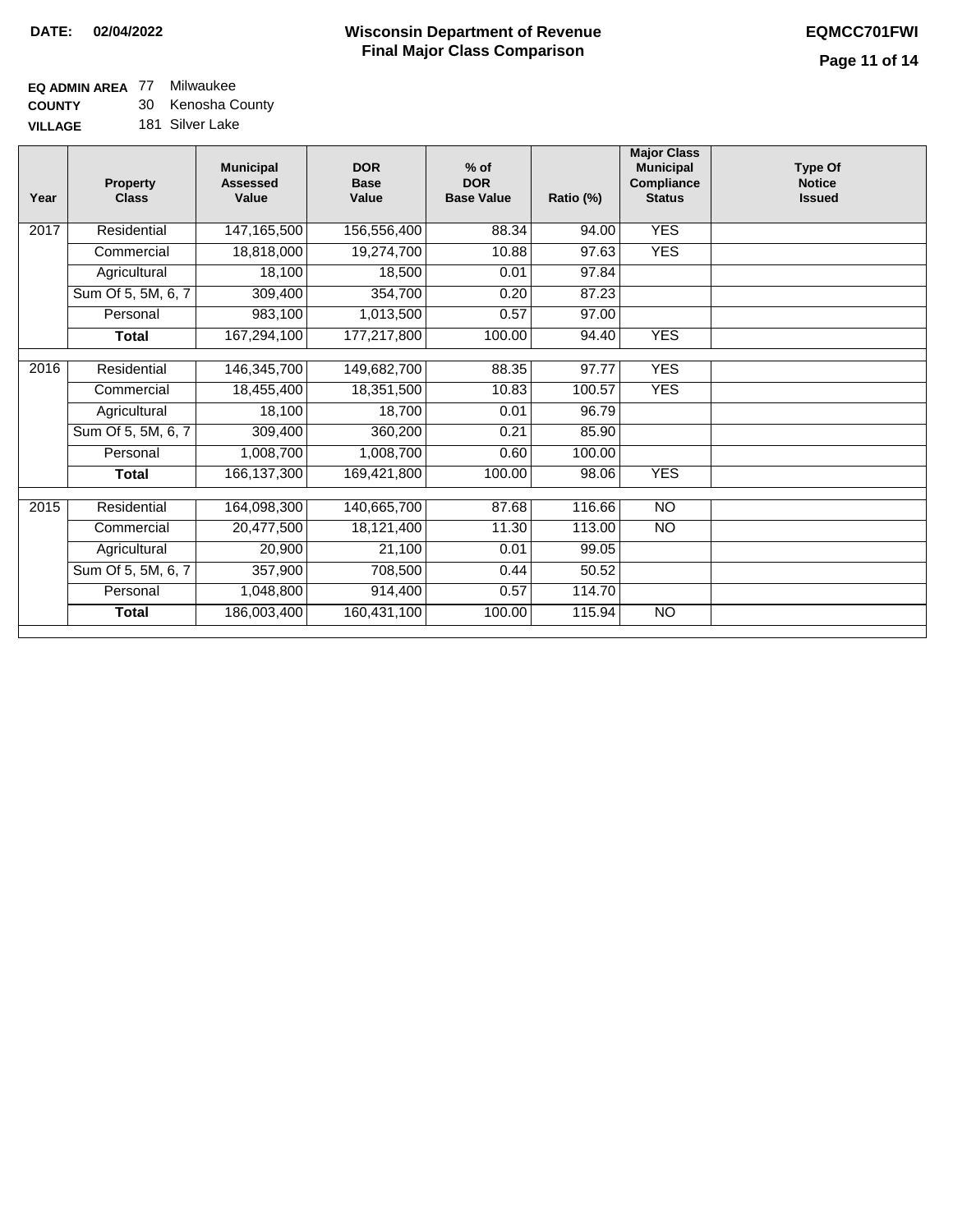### **EQ ADMIN AREA** 77 Milwaukee

| <b>COUNTY</b> | Kenosha County |
|---------------|----------------|
|---------------|----------------|

**VILLAGE** 182 Somers

| Year              | <b>Property</b><br><b>Class</b> | <b>Municipal</b><br><b>Assessed</b><br>Value | <b>DOR</b><br><b>Base</b><br>Value | $%$ of<br><b>DOR</b><br><b>Base Value</b> | Ratio (%) | <b>Major Class</b><br><b>Municipal</b><br>Compliance<br><b>Status</b> | <b>Type Of</b><br><b>Notice</b><br><b>Issued</b> |
|-------------------|---------------------------------|----------------------------------------------|------------------------------------|-------------------------------------------|-----------|-----------------------------------------------------------------------|--------------------------------------------------|
| $\overline{202}1$ | Residential                     | 672,346,200                                  | 704,866,500                        | 69.95                                     | 95.39     | <b>YES</b>                                                            |                                                  |
|                   | Commercial                      | 269,059,500                                  | 282,193,000                        | 28.00                                     | 95.35     | <b>YES</b>                                                            |                                                  |
|                   | Agricultural                    | 2,608,100                                    | 2,745,200                          | 0.27                                      | 95.01     |                                                                       |                                                  |
|                   | Sum Of 5, 5M, 6, 7              | 11,518,100                                   | 11,116,200                         | 1.10                                      | 103.62    |                                                                       |                                                  |
|                   | Personal                        | 6,447,700                                    | 6,787,000                          | 0.67                                      | 95.00     |                                                                       |                                                  |
|                   | <b>Total</b>                    | 961,979,600                                  | 1,007,707,900                      | 100.00                                    | 95.46     | <b>YES</b>                                                            |                                                  |
| 2020              | Residential                     | 668,093,100                                  | 700,650,700                        | 74.14                                     | 95.35     | <b>YES</b>                                                            |                                                  |
|                   | Commercial                      | 230,067,800                                  | 225,614,800                        | 23.87                                     | 101.97    | <b>YES</b>                                                            |                                                  |
|                   | Agricultural                    | 2,611,000                                    | 2,611,000                          | 0.28                                      | 100.00    |                                                                       |                                                  |
|                   | Sum Of 5, 5M, 6, 7              | 11,309,700                                   | 10,883,700                         | 1.15                                      | 103.91    |                                                                       |                                                  |
|                   | Personal                        | 5,260,900                                    | 5,260,900                          | 0.56                                      | 100.00    |                                                                       |                                                  |
|                   | <b>Total</b>                    | 917,342,500                                  | 945,021,100                        | 100.00                                    | 97.07     | <b>YES</b>                                                            |                                                  |
| 2019              | Residential                     | 528,745,500                                  | 669,275,200                        | 75.01                                     | 79.00     | $\overline{10}$                                                       |                                                  |
|                   | Commercial                      | 185,325,800                                  | 204,492,000                        | 22.92                                     | 90.63     | <b>YES</b>                                                            |                                                  |
|                   | Agricultural                    | 2,070,100                                    | 2,524,600                          | 0.28                                      | 82.00     |                                                                       |                                                  |
|                   | Sum Of 5, 5M, 6, 7              | 10,157,800                                   | 10,812,800                         | 1.21                                      | 93.94     |                                                                       |                                                  |
|                   | Personal                        | 4,225,200                                    | 5,152,700                          | 0.58                                      | 82.00     |                                                                       |                                                  |
|                   | <b>Total</b>                    | 730,524,400                                  | 892,257,300                        | 100.00                                    | 81.87     | $\overline{NO}$                                                       |                                                  |
| 2018              | Residential                     | 525,576,400                                  | 616,037,800                        | 74.10                                     | 85.32     | $\overline{10}$                                                       |                                                  |
|                   | Commercial                      | 186,775,300                                  | 197,877,800                        | 23.80                                     | 94.39     | <b>YES</b>                                                            |                                                  |
|                   | Agricultural                    | 2,084,600                                    | 2,453,100                          | 0.30                                      | 84.98     |                                                                       |                                                  |
|                   | Sum Of 5, 5M, 6, 7              | 10,106,600                                   | 9,965,400                          | 1.20                                      | 101.42    |                                                                       |                                                  |
|                   | Personal                        | 4,255,200                                    | 5,006,100                          | 0.60                                      | 85.00     |                                                                       |                                                  |
|                   | <b>Total</b>                    | 728,798,100                                  | 831,340,200                        | 100.00                                    | 87.67     | <b>NO</b>                                                             |                                                  |
| $\overline{2017}$ | Residential                     | 521,869,400                                  | 576,890,900                        | 75.37                                     | 90.46     | <b>YES</b>                                                            |                                                  |
|                   | Commercial                      | 160,238,200                                  | 163,256,300                        | 21.33                                     | 98.15     | <b>YES</b>                                                            |                                                  |
|                   | Agricultural                    | 2,225,600                                    | 2,392,400                          | 0.31                                      | 93.03     |                                                                       |                                                  |
|                   | Sum Of 5, 5M, 6, 7              | 10,035,200                                   | 9,543,200                          | 1.25                                      | 105.16    |                                                                       |                                                  |
|                   | Personal                        | 12,375,100                                   | 13,306,500                         | 1.74                                      | 93.00     |                                                                       |                                                  |
|                   | <b>Total</b>                    | 706,743,500                                  | 765,389,300                        | 100.00                                    | 92.34     | <b>YES</b>                                                            |                                                  |
| 2016              | Residential                     | 518,398,700                                  | 535,385,100                        | 79.48                                     | 96.83     | <b>YES</b>                                                            |                                                  |
|                   | Commercial                      | 115,548,100                                  | 119,076,900                        | 17.68                                     | 97.04     | <b>YES</b>                                                            |                                                  |
|                   | Agricultural                    | 2,289,100                                    | 2,360,300                          | 0.35                                      | 96.98     |                                                                       |                                                  |
|                   | Sum Of 5, 5M, 6, 7              | 10,163,100                                   | 9,780,400                          | 1.45                                      | 103.91    |                                                                       |                                                  |
|                   | Personal                        | 6,785,000                                    | 6,994,800                          | 1.04                                      | 97.00     |                                                                       |                                                  |
|                   | <b>Total</b>                    | 653,184,000                                  | 673,597,500                        | 100.00                                    | 96.97     | <b>YES</b>                                                            |                                                  |
|                   |                                 |                                              |                                    |                                           |           |                                                                       |                                                  |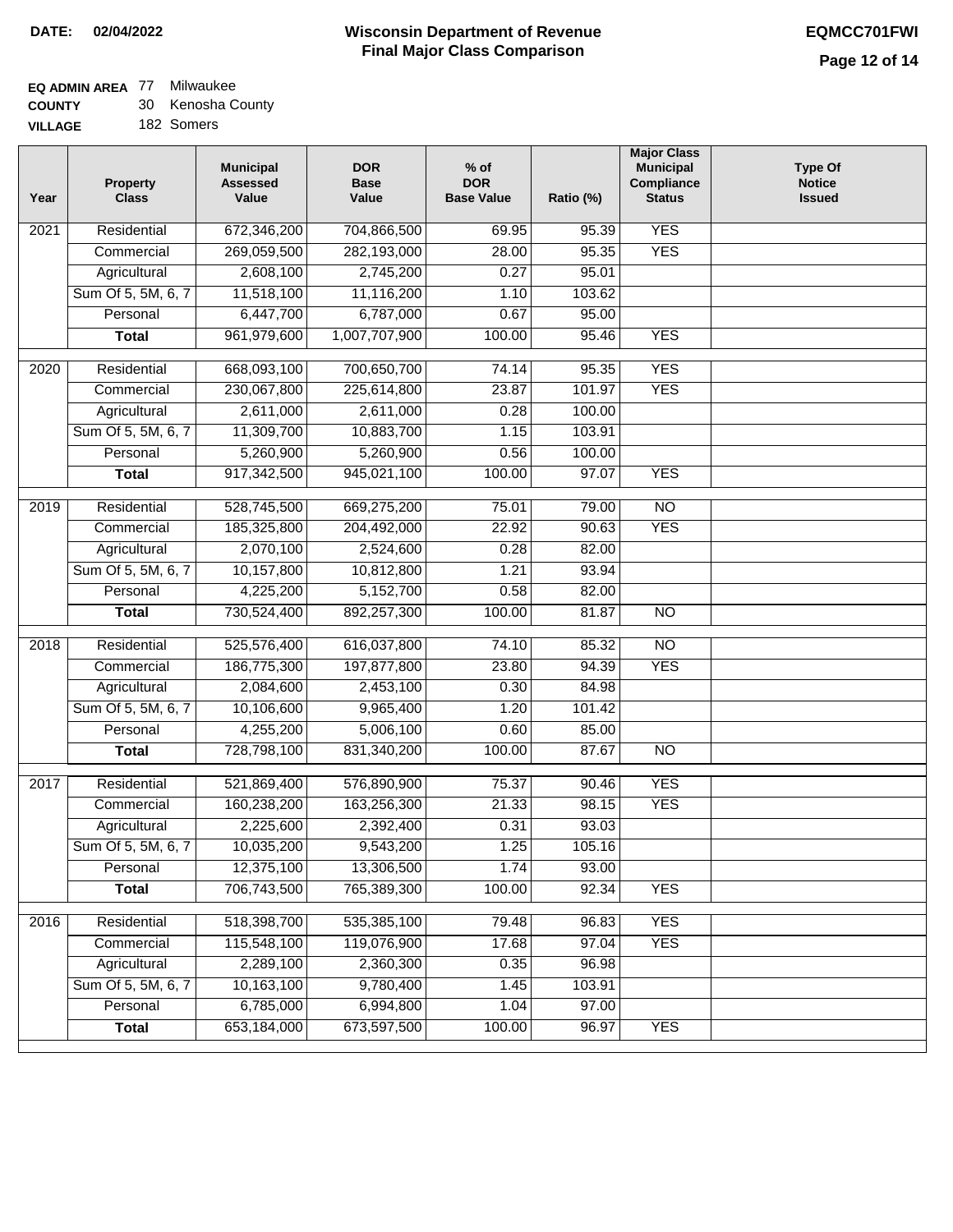# **EQ ADMIN AREA** 77 Milwaukee

**COUNTY VILLAGE** 30 Kenosha County

| ìЕ |  | 186 Twin Lakes |
|----|--|----------------|
|    |  |                |

| Year             | <b>Property</b><br><b>Class</b> | <b>Municipal</b><br><b>Assessed</b><br>Value | <b>DOR</b><br><b>Base</b><br>Value | $%$ of<br><b>DOR</b><br><b>Base Value</b> | Ratio (%) | <b>Major Class</b><br><b>Municipal</b><br>Compliance<br><b>Status</b> | <b>Type Of</b><br><b>Notice</b><br><b>Issued</b> |
|------------------|---------------------------------|----------------------------------------------|------------------------------------|-------------------------------------------|-----------|-----------------------------------------------------------------------|--------------------------------------------------|
| 2021             | Residential                     | 886, 185, 300                                | 954,090,300                        | 92.42                                     | 92.88     | <b>YES</b>                                                            |                                                  |
|                  | Commercial                      | 56,252,100                                   | 71,472,900                         | 6.92                                      | 78.70     |                                                                       |                                                  |
|                  | Agricultural                    | 618,600                                      | 612,100                            | 0.06                                      | 101.06    |                                                                       |                                                  |
|                  | Sum Of 5, 5M, 6, 7              | 3,890,600                                    | 4,310,300                          | 0.42                                      | 90.26     |                                                                       |                                                  |
|                  | Personal                        | 1,860,000                                    | 1,860,000                          | 0.18                                      | 100.00    |                                                                       |                                                  |
|                  | <b>Total</b>                    | 948,806,600                                  | 1,032,345,600                      | 100.00                                    | 91.91     | <b>YES</b>                                                            |                                                  |
| $\frac{1}{2020}$ | Residential                     | 745,412,100                                  | 875,373,400                        | 92.21                                     | 85.15     | $\overline{NO}$                                                       |                                                  |
|                  | Commercial                      | 56,263,000                                   | 67,527,600                         | 7.11                                      | 83.32     |                                                                       |                                                  |
|                  | Agricultural                    | 508,500                                      | 592,100                            | 0.06                                      | 85.88     |                                                                       |                                                  |
|                  | Sum Of 5, 5M, 6, 7              | 3,690,900                                    | 4,221,700                          | 0.44                                      | 87.43     |                                                                       |                                                  |
|                  | Personal                        | 1,428,300                                    | 1,660,800                          | 0.17                                      | 86.00     |                                                                       |                                                  |
|                  | <b>Total</b>                    | 807,302,800                                  | 949,375,600                        | 100.00                                    | 85.04     | $\overline{NO}$                                                       |                                                  |
|                  |                                 |                                              |                                    |                                           |           |                                                                       |                                                  |
| $\frac{1}{2019}$ | Residential                     | 728,335,300                                  | 807,319,900                        | 92.17                                     | 90.22     | <b>YES</b>                                                            |                                                  |
|                  | Commercial                      | 56,395,200                                   | 62,177,000                         | 7.10                                      | 90.70     |                                                                       |                                                  |
|                  | Agricultural                    | 538,300                                      | 560,900                            | 0.06                                      | 95.97     |                                                                       |                                                  |
|                  | Sum Of 5, 5M, 6, 7              | 3,693,600                                    | 4,195,700                          | 0.48                                      | 88.03     |                                                                       |                                                  |
|                  | Personal                        | 1,525,000                                    | 1,639,800                          | 0.19                                      | 93.00     |                                                                       |                                                  |
|                  | <b>Total</b>                    | 790,487,400                                  | 875,893,300                        | 100.00                                    | 90.25     | <b>YES</b>                                                            |                                                  |
| 2018             | Residential                     | 714,895,200                                  | 754,831,800                        | 92.09                                     | 94.71     | <b>YES</b>                                                            |                                                  |
|                  | Commercial                      | 56,651,600                                   | 58,349,700                         | 7.12                                      | 97.09     |                                                                       |                                                  |
|                  | Agricultural                    | 600,800                                      | 551,600                            | 0.07                                      | 108.92    |                                                                       |                                                  |
|                  | Sum Of 5, 5M, 6, 7              | 3,783,600                                    | 4,228,100                          | 0.52                                      | 89.49     |                                                                       |                                                  |
|                  | Personal                        | 1,704,000                                    | 1,704,000                          | 0.21                                      | 100.00    |                                                                       |                                                  |
|                  | <b>Total</b>                    | 777,635,200                                  | 819,665,200                        | 100.00                                    | 94.87     | <b>YES</b>                                                            |                                                  |
| 2017             | Residential                     | 641,223,800                                  | 701,388,000                        | 91.61                                     | 91.42     | <b>YES</b>                                                            |                                                  |
|                  | Commercial                      | 56,989,800                                   | 56,148,900                         | 7.33                                      | 101.50    |                                                                       |                                                  |
|                  | Agricultural                    | 542,200                                      | 553,400                            | 0.07                                      | 97.98     |                                                                       |                                                  |
|                  | Sum Of 5, 5M, 6, 7              | 3,724,900                                    | 4,233,300                          | 0.55                                      | 87.99     |                                                                       |                                                  |
|                  | Personal                        | 3,155,700                                    | 3,287,100                          | 0.43                                      | 96.00     |                                                                       |                                                  |
|                  | <b>Total</b>                    | 705,636,400                                  | 765,610,700                        | 100.00                                    | 92.17     | <b>YES</b>                                                            |                                                  |
| 2016             | Residential                     | 635,486,700                                  | 649,028,700                        | 90.87                                     | 97.91     | <b>YES</b>                                                            |                                                  |
|                  | Commercial                      | 57,116,900                                   | 57,681,900                         | 8.08                                      | 99.02     |                                                                       |                                                  |
|                  | Agricultural                    | 551,400                                      | 553,200                            | 0.08                                      | 99.67     |                                                                       |                                                  |
|                  | Sum Of 5, 5M, 6, 7              | 3,610,000                                    | 3,961,300                          | 0.55                                      | 91.13     |                                                                       |                                                  |
|                  | Personal                        | 3,054,300                                    | 3,024,100                          | 0.42                                      | 101.00    |                                                                       |                                                  |
|                  | <b>Total</b>                    | 699,819,300                                  | 714,249,200                        | 100.00                                    | 97.98     | <b>YES</b>                                                            |                                                  |
| 2015             | Residential                     | 631,264,900                                  | 633,716,400                        | 90.95                                     | 99.61     | <b>YES</b>                                                            |                                                  |
|                  | Commercial                      | 56,583,800                                   | 55,830,800                         | 8.01                                      | 101.35    | <b>YES</b>                                                            |                                                  |
|                  | Agricultural                    | 552,900                                      | 551,100                            | 0.08                                      | 100.33    |                                                                       |                                                  |
|                  | Sum Of 5, 5M, 6, 7              | 3,498,200                                    | 3,695,000                          | 0.53                                      | 94.67     |                                                                       |                                                  |
|                  | Personal                        | 2,997,300                                    | 2,997,300                          | 0.43                                      | 100.00    |                                                                       |                                                  |
|                  | <b>Total</b>                    | 694,897,100                                  | 696,790,600                        | 100.00                                    | 99.73     | <b>YES</b>                                                            |                                                  |